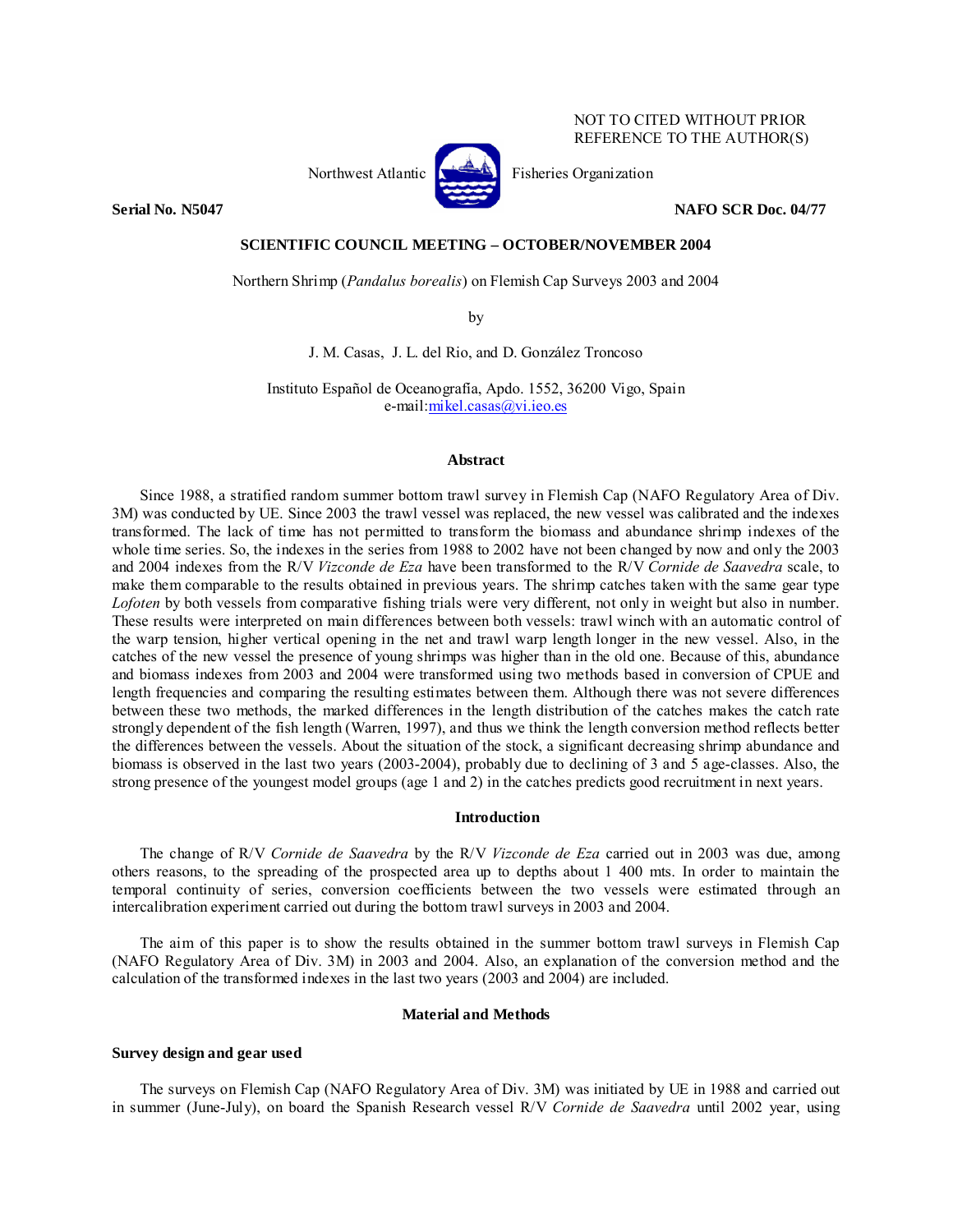bottom trawl net type Lofoten. Since that year, the R/V *Cornide de Saavedra* was replaced by the R/V *Vizconde de Eza*.

The surveys were carried out from  $7<sup>th</sup>$  to  $26<sup>th</sup>$  of June in 2003 and from June  $25<sup>th</sup>$  to August  $2<sup>nd</sup>$  in 2004. In 2004 survey the area prospected in Flemish Cap was spread up to 1 400 meters. The new area was sampled by means of 75 hauls proportionally distributed in the new 20 strata. The haul number carried out in the 19 strata with depths minor than 740 m was approximately of 120, as in previous years.

Although the bottom trawl surveys in the new vessel followed the same procedures as in previous years (Saborido-Rey and Vazquez, 2003), there are some differences in the fishing management as the trawl warp length as well as different characteristics of some fishing elements: trawl warp diameter, trawl winch control, presence or not of dan leno bobbin, that could modify the behaviour of the gear (geometry) and the catchability of shrimp. Also, the automatic system of the trawl winch in the new vessel maintains the same tension in the two trawl warps, heaving and setting out the adequate warp length, allowing to conserver the geometry of the gear and to optimise the yields in the bottom trawls.

The specifications about the main technical data of the survey are described in Table 1. The net scheme is shown in the Fig. 1.

## **Conversion factors**

In order to contrast the differences between the two vessels, comparative fishing trials "pairwise / parallel trawling" were carried out. Two series of 59 and 62 valid paired hauls were carried out in 2003 and 2004 surveys respectively. Direct comparison of catches from vessel fishing side by side is based on the assumption that the number of fish in the trawl paths is more or less the same. The vessels conducted fishing operations at the same time along parallel courses at a speed of 3.5 knots and tow lengths of 30 minutes. Positions of the tows were selected in order to maximise the number of visited strata and depth range as well as to ensure a sufficient number of hauls where the target species of the survey were present.

For the 92 trawl pairs in which shrimp was present in the two vessels, only 72 could be used in the calibration due to the great differences in the catches between both vessels that made to think in aggregations missed by one of the two vessels.

One of the methods used to calibrate the catches between vessels consisted in the conversion of data series calculating the factor power correction (FPC), typically estimated by use of catch per unit of effort (CPUE) observations for the two vessels. In this case, a multiplicative model solved by generalized linear regression model by haul was adjusted to convert mean catch and biomass. This model was proposed by Robson (1966) to establish the relationship between the CPUEs for two ships:

$$
CPUE_{ij} = e^{\mu + t_i + h_j + \varepsilon_{ij}}
$$

where:  $t_i$  is the effect of the ship *i*,  $i = 1,2$  $h_i$  is the effect of the haul *j*, *j* = *l*,..., 72

µ is the intercept of the model ε is the model error

A logarithmic transformation is performed in order to obtain a linear expression:

$$
\ln(CPUE_{ij}) = \mu + t_i + h_j + \varepsilon_{ij}
$$

This equation was adjusted by generalized linear regression assuming the following restriction necessary to estimate all parameters:

$$
\sum_{i=1}^2 t_i = 0 \Rightarrow t_1 = t = -t_2
$$

giving the following estimation of the FPC (Sissenwine and Bowman, 1978):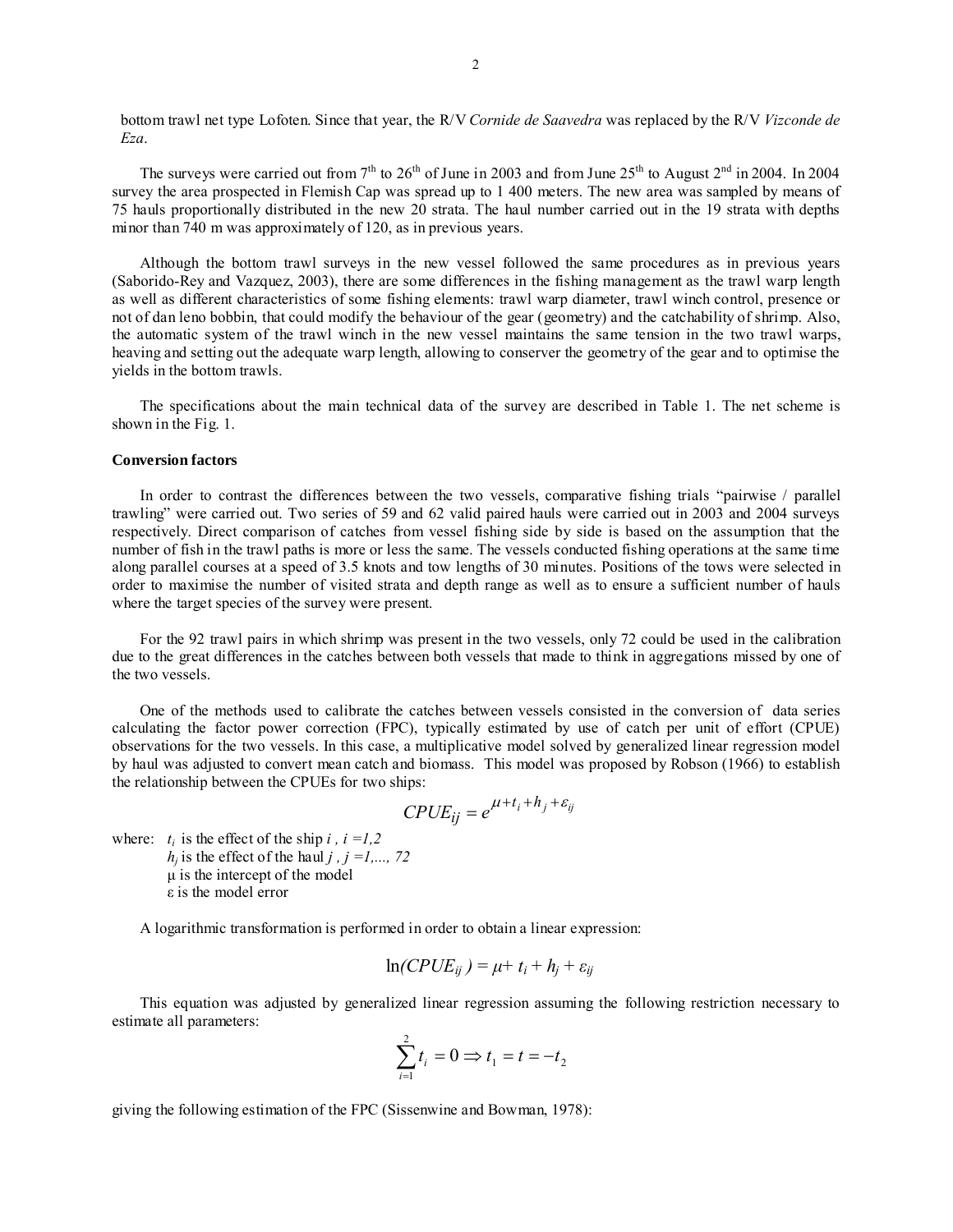$$
FPC = \frac{CPUE_2}{CPUE_1} = e^{2t(1+0.5s^2)}
$$

where  $s^2$  is the variance obtained in the estimate of t. This model was applied to convert mean catches and biomass.

In the other hand, to convert the length distribution, the following multiplicative model, proposed by Warren (1997), was adjusted:

$$
Ratio = \alpha l^{\beta} e^{\delta l}
$$

where: *Ratio* =  $\frac{R/V}{C}$  *Ornide de Saavedra* (*catch number*) R/V ( ) *Cornide de Saavedra catchnumber by length Vizconde de Eza catchnumber l* is length

α, β and δ are the estimated parameters.

In order to compare both methods, from the length frequencies calibrated by Warren method the biomass was estimated using the following expression:

$$
Weight = a \times (length + 0.25 \text{ mm})^b \times frequency
$$

where *a* and *b* are the parameters of the length-weight relationship.

### **Sampling**

Samples of approximately 1.5 kilogram shrimp were taken in each tow where this species was present for length frequency determination. Some samples were frozen for length-weight analysis in the laboratory.

Shrimps were separated into males and females according to the endopod of the first pleopod (Rasmussen, 1953). Individuals changing sex phase, according to this criterion, were included as males. Females were further separated as primiparous (first time spawners) and multiparous (spawned previously) based on the condition of the external spines (McCrary, 1971). Ovigerous females were considered as a group and were not included with multiparous females.

Oblique carapace length (CL), the distance from the base of the eye to the posterior dorsal edge of the carapace (Shumway *et al*., 1985), was measured to the lower 0.5 mm length-classes. Sampling length data were used to obtain an estimate of population length distributions in the whole area and to compare it with the estimates of the other years.

Knowing that mean size of shrimp coincides with the selection range of the 35 mm mesh currently used, a bag with 6 mm mesh size was attached as last year to the cod-end of the Lofoten gear, just in a position where escapement is believed to be maximum. The base of the bag was a square of 36 cm in each side. The whole shrimp caught in the juvenile bag was weighed and measured.

The length-weight relationship were calculated from individuals caught by the Lofoten gear and the juvenile bag attached to the Lofoten gear. 2 311 individuals were weighed to the nearest 0.1 g after a little draining time.

Skúladóttir and Diaz (2001) present the first age assessment by Modal Analysis using the MIX software (MacDonald and Pitcher, 1979) of the shrimp caught in the EU survey in the years 1988-2001. A modal analysis of the length distribution in 2003 and 2004 to estimate age structure were carried out using the same method and compared with previous results in 2002 (del Río *et al*., 2002).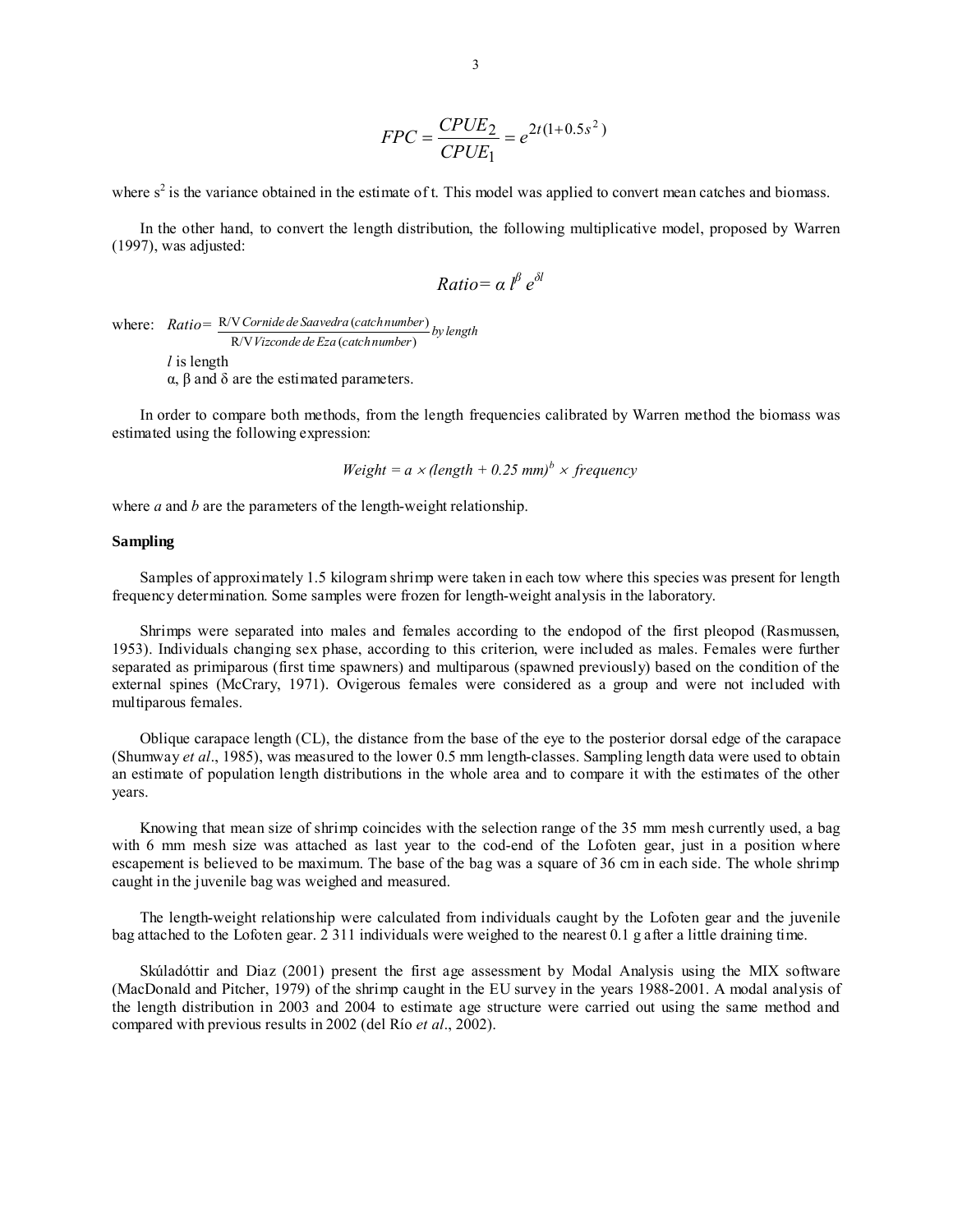## **Results**

#### **Intercalibration**

In order to check the outliers in the comparative fishing trial, two criteria were applied and compared: one of them based in the normal distribution of the catch ratios between the two vessels and the other based in the distribution of the normalized residuals and Cook's distance in the generalized linear regression carried out between the catches log-transformed in the two vessels and according to Robson's model (Fig. 2). This last criterion did not seem appropriated because it stand out very much the greater catches in the new vessel, identifying as possible outliers those hauls where the catches were greater in the old vessel.

So, the criterion based on the normalized distribution of the catch ratios was chosen and only were used those paired tows where the catch ratio RV *Vizconde*/RV *Cornide* or their inverse, was lesser than four. This way, seventy- two paired hauls were used to calibrate the shrimp catches and their length distributions. The results of the calibration are summarized in the Table 2 and Fig. 3.

The length conversion method produced a poor fit in the lengths below 14 mm CL. So, we use an average of the ratios for this length range. Although there were not severe differences in the results obtained by the two methods, the marked differences in the length distribution of the catches make the catch rate strongly dependent of the fish length (Warren, 1997) and thus we think the length conversion method reflect better the differences between two vessels for shrimp.

It is observed a notable difference of the catchability in weight and length distributions in the shrimp catches taken from the two vessels. The reasons for these great differences are not clear but they are consistent in the two comparative fishing trials series carried out in 2003 and 2004. The catches in the new vessel were bigger (almost twice the catches of the old vessel). Given that the type gear was the same in the two vessels, the different catchability could be related with possible differences in the rigging profile and gear geometry. So, the vertical opening of the gear in the new vessel (3.2 meters by average) was higher than the one found in the old vessel (3.0 meters). However, this small difference does not seem to be a sufficient reason to justify the large differences in the catches. Other relevant aspect is the different length of the trawl warp, 10%-20% longer in the new vessel and the utilization in the new vessel of an automatic trawl winch, which maintained homogeneous the tension in the warps and it would allowed to carried out more uniform and effective bottom trawls.

#### **Biomass**

A total of 114 and 179 valid bottom trawls were completed with Lofoten trawl gear in Flemish Cap surveys 2003 and 2004, respectively.

Total shrimp biomass estimated by swept area method and mean catch per tow from 1988 to 2004 are presented in Table 3. For the calculation of the swept the horizontal opening adopted in previous years (0.0075 nautical miles) area was maintained. The biomass indexes in 2003 and 2004 were transformed by Robson and Warren methods. Although the two transformed indexes are presented in the tables, as general rule in the text only the values resulting of the Warren transformation will be mentioned. In the two last years the biomass decreased from 18 109 tons in 2002 to 11 197 tons in 2003 and 10 118 tons in 2004.

Biomass distributions estimated by strata from 1988 to 2004 are shown in Table 4. The presence of shrimp in shallowest strata, with depths less than 140 fathoms (257 m), was scarce in the first years (1988-1994). However, since 1995, a noticeable amount of shrimp occurred in these strata and the estimated biomass increased from 1995 to 2004.

The increase in shallowest strata is a consequence of the greater abundance of the youngest age-classes. In this sense, the 2003 year was the year with highest percentage at depths lesser than 250 m (36.2%), decreasing in 2004 up to 20.5% (Table 5).

Biomass distributions observed during the 2003 and 2004 surveys are presented in Fig. 4. As previous years, shrimp population had a distribution around the central area of the bank. Although the highest catches occurred in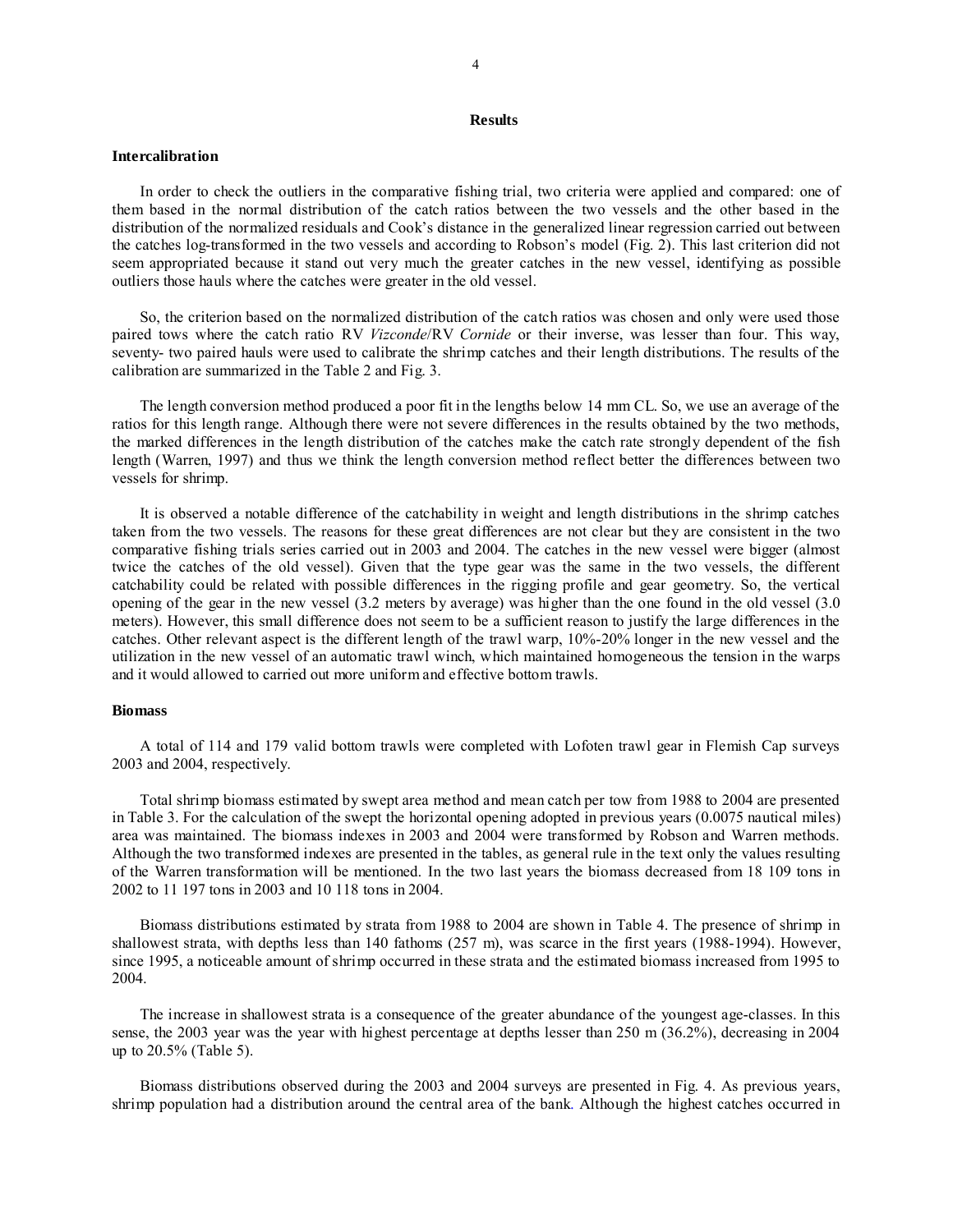the west of Flemish Cap in both years at intermediate depth strata, there were notable differences between the last two years: while in 2003 year the catches never exceeded 10 kg/tow in depths less than 80 fathoms (strata 1) and bigger than 300 fathoms (strata 16 and 19), in 2004 the depth range with catches greater than 10 kg/tow was between 100 and 400 fathoms (strata 3-19).

#### **Adult stock, female biomass**

Total biomass estimates by the series of bottom trawl surveys on Flemish Cap from 1988 to 2004 are shown in Table 3. These estimations are quite variable due to predominant sizes of the shrimp are in the selection range of the cod-end mesh size used, so the biomass estimations are clearly affected by small changes in cod-end mesh size. To solve this problem it was proposed to use only the shrimp bigger than 20 mm CL (Table 3). The biomass for shrimp bigger than 20 mm CL tried to be an index of the adult biomass not affected by differences in the cod-end mesh size used. The 20 mm CL was chosen because it is approximately the limit between 3 and 4 years old shrimp in this season (Garabana, 1999).

The use of female biomass estimate is also an index not affected by small changes in mesh size, and it is the one used by the NAFO Scientific Council, so it was also included in Table 3.

The standard gear used in the surveys was a Lofoten with a cod-end mesh size of 35 mm with the exception of the 1994 and 1998 surveys when a 40 mm and 25 mm cod-end mesh size were used respectively. Consequently, the biomass index in 1994 is supposed to be underestimated and that of 1998 could have been overestimated by a factor of two (del Río, 1998).

In Fig. 5 the adult biomass estimates are compared with the total biomass and female biomass along the series. Differences between these quantities in each year correspond to the catch or not of small shrimp, those size classes that are more directly affected by small changes in the cod-end mesh size. The differences between the total biomass and the adult biomass were small in the 1988-1997 period, ranged between 1.6% and 12.1% of the total. That is, the greater portion of shrimp catch was bigger than 20 mm CL. The small variations in these percentages over the period could be mainly due to the intrinsic variability of trawl catches and not to differences in small shrimp abundance. The difference between both biomass estimates was 37.8% in 1998 when a 25 mm liner was used, and not comparable conclusions can be thrown. From 1999 to 2002 the differences increased and always were greater than 22% and the highest observed rate was 33.7% in 2002. In 2003 and 2004 this percentage decreased up to 17- 18%.

### **Length frequencies**

Length frequencies (transformed by Warren method) and percentages by sex from the 2003 and 2004 surveys are shown in Table 6. These length frequencies are split into males, primiparous females, multiparous females and ovigerous. The percentage of males decreased from 53% in 2002 (del Río *et al*., 2002), to 46% and 41% in 2003 and 2004, respectively. Consequently the percentage of females increased from 47% in 2002 to 54% in 2003 (23% primiparous and 32% multiparous) and 59% in 2004 (28% primiparous, 31% multiparous and 2% ovigerous). As the spawning period in Flemish Cap begins between the end of July and the beginning of August (Mena, 1991), the absence of ovigerous females in 2003 survey, probably was due to that the 2003 survey was carried out earlier than in 2004. In the two years the males presented a CL approximately between 7.5 and 24.5 mm, while the females length range was between 16.5 and 31.0 mm.

Length frequencies by strata in 2003 and 2004 are shown in Table 7a and 7b, respectively. In these surveys as in previous years, the results indicate that the mean shrimp size increases with depth (Table 8). The small size individuals (males shrimp) dominated shallowest strata and the large size individuals (females shrimp) were present in deepest strata. Although the increase of length with depth was present in the two years, in 2004 the lengths reached by depth range were lesser than in 2003 year in all depth range analysed.

Figure 6 shows the length distribution by sex on Flemish cap 1996-2004 surveys. Modal groups named with the same letter belong to the same year class according to the previous results of age analysis (del Río *et al*. 2002) and the visual size distributions of this year (Table 9). In 2003 year the youngest modal group (age 1) appears for first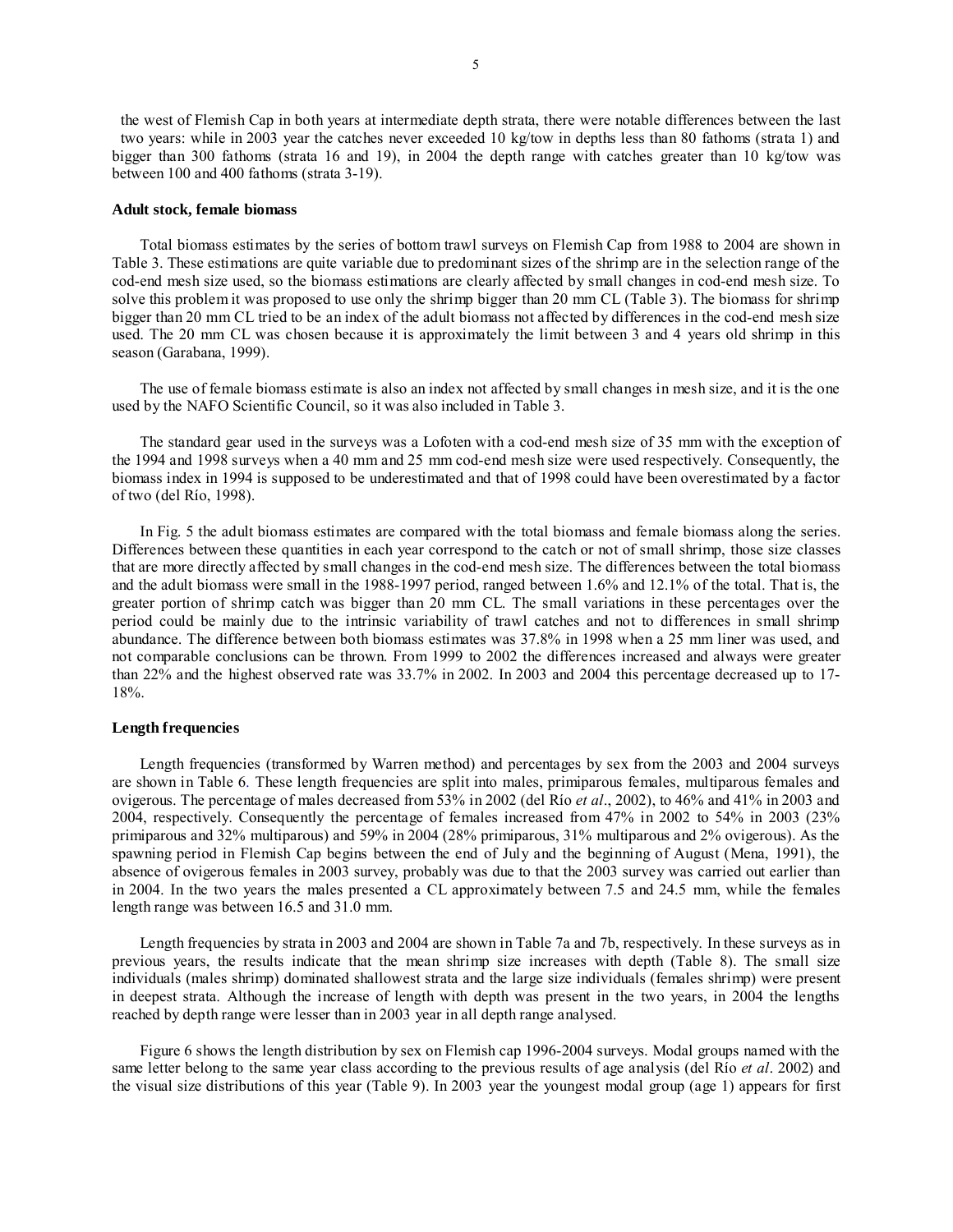time well represented with a modal length of 8.5 mm. However, the prominent peak of about 18 mm CL (age 3) in 2002 survey does not appear represented in the length distribution obtained in 2003 and 2004.

## **Length-weight relationship**

Length-weight relationships for males and females in year 2004 are illustrated in Fig. 7. Length-weight equations by sex were for this period:

| For males:               | $W = 0.0005 * CL^{2.9986}$ | $(N=1091, r^2=0.95)$ |
|--------------------------|----------------------------|----------------------|
| For primiparous females: | $W = 0.0005 * CL^{3.0192}$ | $(N= 638, r^2=0.95)$ |
| For multiparous females: | $W = 0.0007 * CL^{2.9059}$ | $(N= 582, r^2=0.91)$ |
| For sexes combined:      | $W = 0.0006 * CL^{2.9818}$ | $(N=2311, r^2=0.99)$ |

where W is weight in g and CL is the oblique carapace length in mm.

#### **Small mesh size bag on the cod-end**

The length distribution of shrimp obtained in the survey with the Lofoten gear did not record adequately the small size groups. The use of a small mesh size bag attached to the cod-end to collect a portion of the small size shrimp escaping through the meshes is a common alternative. Total catch and length frequencies as absolute values obtained with the small mesh size bag in 2004 survey are presented in Table 10. The total catch was 6 174 g and all the individuals contained in the small bag are males. The length distribution is presented in Fig. 8b.

#### **Age structure**

Table 9 shows the preliminary and visual interpretation of shrimp modal groups and ages from length distribution of the gear Lofoten in the years 2003 and 2004 and juvenile bag used in 2004.

The age assessment of the shrimp caught from 1988 to 2002 in the surveys presented by Skúladóttir and Diaz (2001) and del Río, *et al.* (2002), always indicated the presence of four age groups, (from 3 to 6 year olds). Since 1995 the youngest age groups were present: the age group two since 1995 and age group one since 2002.

In 2003 and 2004 a similar modal analysis of the length distribution to estimate age structure was realized and the proportion, average size and standard deviation of age/maturity groups in Lofoten gear are shown in Table 11. The results of the modal analysis indicated the presence of seven age groups and the age at sex change was 4, as previous years. Contrary to the 2002 year, in 2003 and 2004 did not appear any age groups dominant (Table 13 and Fig. 6). In 2004 the abundance of the first modal group (age 1) was lesser than in 2003. The second modal group corresponding to 15.16 mm and 14.29 mm CL (age 2) in 2003 and 2004, respectively, accounted the 10.9% and 24.3% of the total catch in number. In 2003 females were split into primiparous and multiparous (age from 3 to 7). In 2004 survey the females were split into primiparous (age 3, 4 and 5), multiparous (age from 4 to 7) and ovigerous (age from 3 to 6). Figure 8 shows modal groups and age distribution of shrimp from modal analysis of length distribution obtained in the 2003 survey with the Lofoten gear and 2004 survey with Lofoten gear and juvenile bag. Mean carapace lengths at age from 1988 to 2004 surveys are presented in Table 12.

After getting the proportions and mean lengths for every age/sex in 2003 and 2004 surveys, the results were used to calculate the total number of individuals in every age/sex according the biomass estimated for males, primiparous females and multiparous females. This was done by transforming the CL to weight applying length weight relationship obtained in each year. Abundance and biomass estimated index by age groups in all surveys are shown in Tables 13 and 14, respectively. The total biomass estimated in 2003 and 2004 surveys decreased about 40% with regard to the year 2002; this declined was mainly due to reduction in the biomass of ages 3 and 5.

In 2004 survey the highest biomass estimated was obtained for age 4 (3 582 tons). The abundance estimated at two age group was the biggest in the series predicting a good recruitment in next years.

The strong year-classes may be followed according the abundance by age groups from 1988 to 2004 (Table 13). The 1987 year-class stand out in the beginning of historical series with 3, 4 and 5 years olds in the years 1990, 1991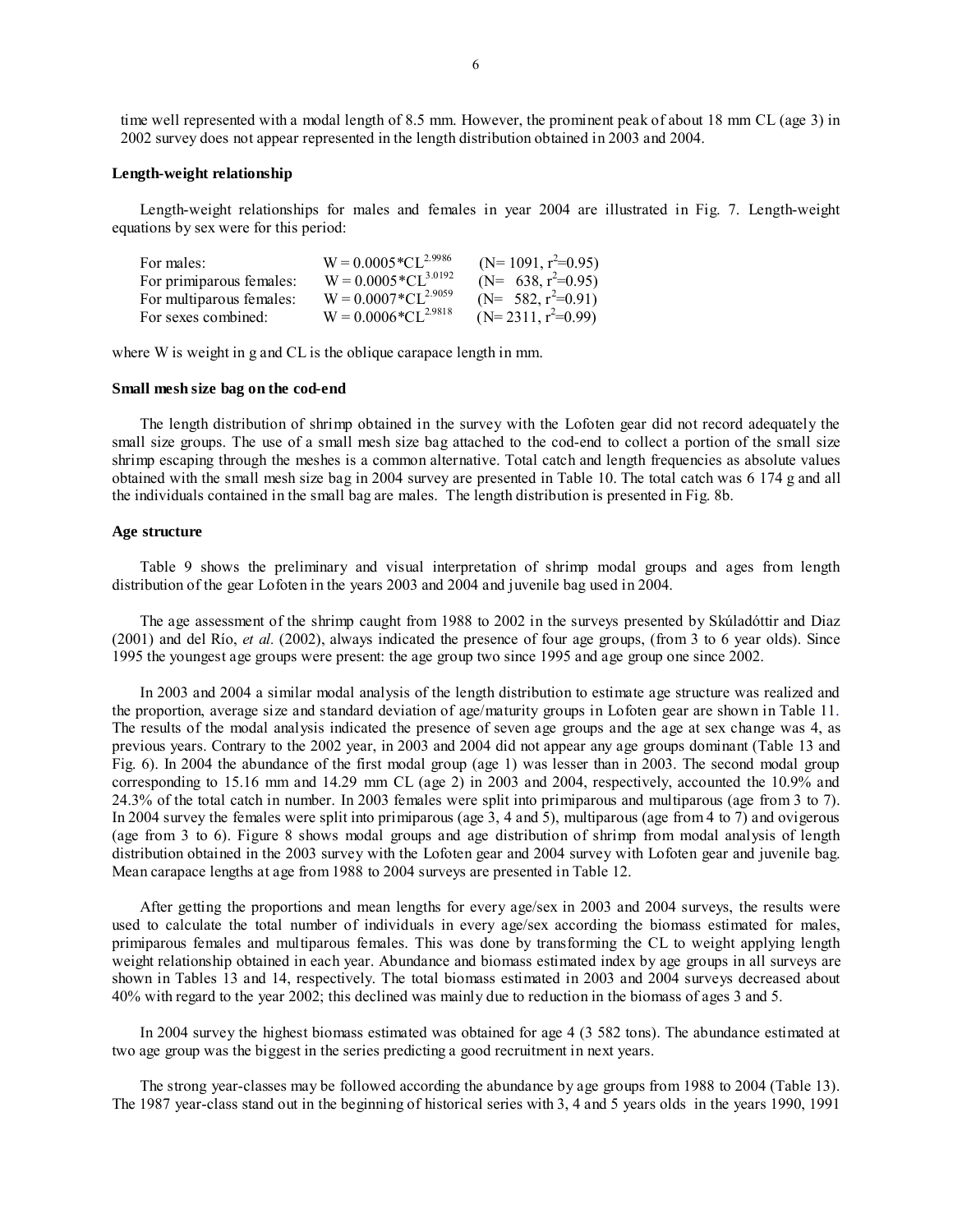and 1992. These ages were also especially abundant in the years 1998-2003 indicated three strong year-classes: 1995, 1997 and 1999. In 1998 the number of three year olds (1995 year-class) could have been overestimated because the mesh size used that year was smaller (25 mm) than the one normally used. The 1997 year-class was quite numerous as 4 years olds in 2001 and 5 years olds in 2002. The 1999 year-class stand out especially judging by the high number of 3 year old in 2002. Finally, in 2004 the number of 2 years olds (2002 year-class) was the biggest in the series predicting a good recruitment in next surveys.

### **References**

- del Rio, J.L. 1998. Northern Shrimp (*Pandalus borealis*) on Flemish Cap in July-August 1998. *NAFO SCR Doc*., No. 81. Serial No. 3082, 13 p.
- del Rio, J.L., J.M. Casas and T. Patrocinio. 2002. Northern Shrimp (*Pandalus borealis*) on Flemish Cap in July 2002. *NAFO SCR Doc*., No. 150. Serial No. 4779, 21 p.
- Garabana, D. 1999. Northern Shrimp (*Pandalus borealis*) on Flemish Cap in July 1999. *NAFO SCR Doc*., No. 106. Serial No. 4186, 15 p.
- MacDonald, P. D. M. and T. J. Pitcher. 1979. Age groups from size-frequency data: a versatile and efficient method of analysing distribution mixtures. *J. Fish. Res. Board Can.*., 36: 987-1011.
- McCrary, J.A. 1971. Sternal spines as a characteristic for differentiating between females of some pandalidae. *J. Fish. Res. Board Can*. 28: 98-100.
- Mena, I. 1991. Northern prawn (*Pandalus borealis*) length distribution and fecundity in Flemish Cap. *NAFO SCR Doc*., No. 91/29, 7 p.
- Rasmussen, B. 1953. On the geographical variation on growth and sexual development of the deep sea prawn (*Pandalus borealis*, Kroyer ). *Fish. Dir. Skr. Ser Hav Unders*. 10 (3): 1-160.
- Robson, D.S. 1966. Estimation of the relative fishing power in individual ships. *Res Bull. Int. Comm. N.W. Atl Fish.*, 3: 5-14
- Saborido-Rey, F. and A.Vázquez. 2003. Results from Bottom Trawl Survey on Flemish Cap of July 2002. *NAFO SCR Doc*., No. 42. Serial No. 4860, 40 p.
- Shumway, S.E., H.C. Perkins, D.F. Schick and A.P. Stikney**.** 1985. Synopsis of biological data on the Pink Shrimp (*Pandalus borealis*, Kroyer, 1838). *NOAA Techn. Rep. NMFS* 30, 57 p.
- Sissenwine, M. P.. and E. W. Bowman. 1978. An analysis of some factors affecting the catch ability of fish by bottom trawls . *ICNAF Res. Bull.,* 13: 81-97
- Skúladóttir, U. and P. Diaz. 2001. Age assessment of Northern Shrimp (*Pandalus borealis*) in EU surveys on Flemish Cap in 1988-2001. *NAFO SCR Doc*., No. 189. Serial No. 4579, 8 p.
- Warren, W. G. 1997. Report on the comparative fishing trial between the *Gadus Atlantica* and *Teleost. NAFO Sci. Coun. Studies,* 29:81-92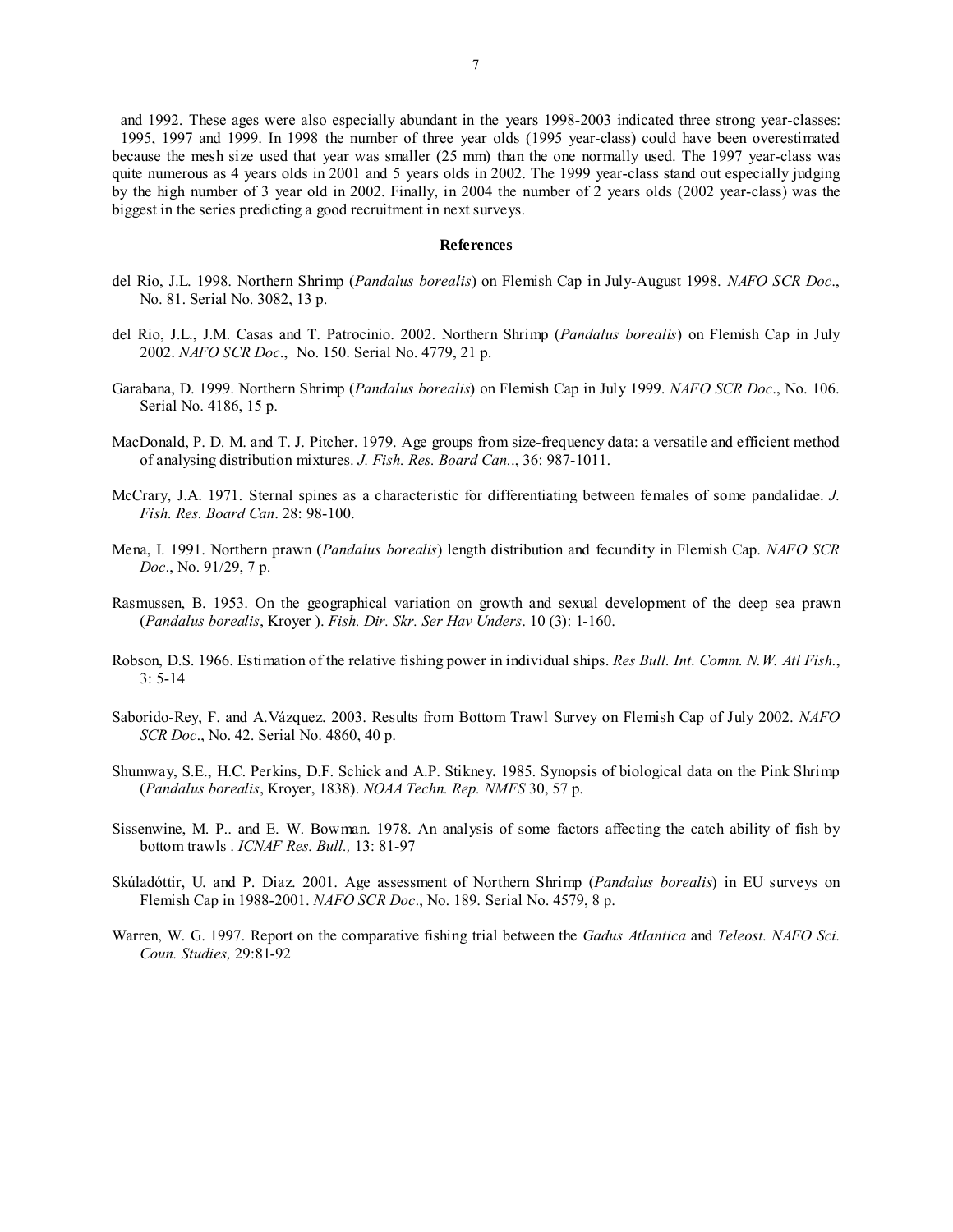| Procedure      |                                                                                  |                                                                                                                          | Specification                                                                                                           |
|----------------|----------------------------------------------------------------------------------|--------------------------------------------------------------------------------------------------------------------------|-------------------------------------------------------------------------------------------------------------------------|
| Vessel         | <b>GT</b><br>Power<br>Maximun trawling depth<br>Trawl winch                      | R/V Vizconde de Eza<br>1400 t<br>1 800 HP<br>$1,400 \; \mathrm{m}$<br>Automatic control on warp<br>tension               | R/V Cornide de Saavedra<br>1200 t<br>$1500 + 750$ HP<br>750 m<br>No automatic control                                   |
|                | Mean trawling speed                                                              | 3.5 knots                                                                                                                |                                                                                                                         |
| Trawling time  |                                                                                  | 30 minutes effective time                                                                                                |                                                                                                                         |
| Fishing gear   |                                                                                  |                                                                                                                          | type <i>Lofoten</i>                                                                                                     |
|                | footrope / handrope<br>footgear<br>mesh size in cod-end<br>bridle<br>trawl doors |                                                                                                                          | 31.20 / 17.70 m<br>27 steel bobbins of 35 cm<br>$35 \text{ mm}$<br>100 meters, 45 mm, 200 Kg/100m<br>polyvalent, 850 Kg |
|                | vertical opening<br>warp length<br>warp diameter<br>dan leno bobbin              | 3.2 m (SCANMAR)<br>$1.6 \times depth$ + 430 m.<br>20<br>not used                                                         | 3.0 (SCANMAR)<br>$2.5 \times depth$ + 100 m<br>22<br>steel bobbin aprox 45 cm                                           |
| Type of survey |                                                                                  | Stratified sampling                                                                                                      |                                                                                                                         |
|                | Station selection procedure                                                      | Random                                                                                                                   |                                                                                                                         |
| selected tow   | Criterion to change position of a                                                | - unsuitable bottom for trawling according to ecosonder register.<br>- Information on gear damage from previous surveys. |                                                                                                                         |
|                | Criterion to reject data from tow                                                | - tears in cod-end<br>- severe tears in the gear<br>- less than 20 minutes tow<br>- bad behaviour of the gear            |                                                                                                                         |
|                | Daily period for fishing                                                         | 6.00 to 22.00 hours                                                                                                      |                                                                                                                         |
|                | Species for sampling                                                             | All fish, squid and shrimp                                                                                               |                                                                                                                         |

**Table 1**. Technical data on Flemish Cap surveys 2003 and 2004.

**Table 2.** Results of the calibration exercise for shrimp catches and their length distribution. A comparative Warren FPC is recalculated from the SOP of the length frequencies transformed by α, β and δ Warren parameters.

| Calibration Methods                     |           |           |        |                                     |                   |
|-----------------------------------------|-----------|-----------|--------|-------------------------------------|-------------------|
| CPUE (Robson, 1966)                     |           |           |        | <b>FPC</b>                          | N° hauls          |
|                                         | $-0.2637$ |           | 0.001  | 0.5899                              | 72                |
| Lengths (Warren, 1977)                  | $\alpha$  |           |        | $FPC$ <sup>Warren</sup>             | $N^{\circ}$ hauls |
|                                         | 15.4762   | $-5.8907$ | 0.1481 | $0.5392^2$<br>$0.5282^{\mathrm{T}}$ | 72                |
| $1 \text{EDCWн and more than the 2002;$ |           |           |        |                                     |                   |

<sup>1</sup>FPC<sup>warren</sup> corresponding to 2003 year<br><sup>2</sup>FPC<sup>warren</sup> corresponding to 2004 year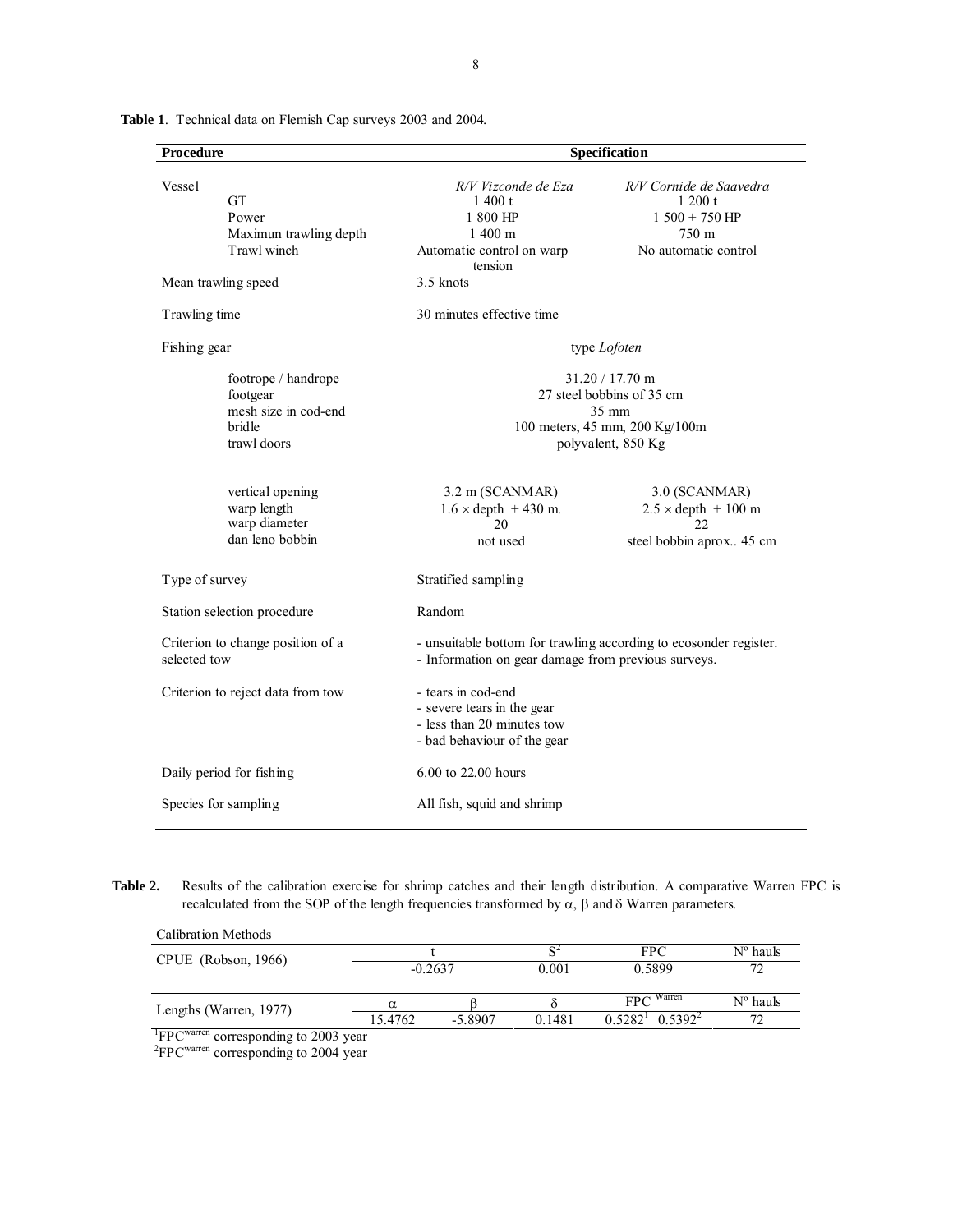| Year                | Mean catch<br>per tow<br>(kg) | Standard error | <b>Total Biomass</b><br>(tons) | <b>Biomass</b><br>$CL > 20$ mm<br>(tons) | Female Biomass<br>(tons) |
|---------------------|-------------------------------|----------------|--------------------------------|------------------------------------------|--------------------------|
| 1988                | 4.7                           | 0.73           | 2,164                          | 2,104                                    | 1,874                    |
| 1989                | 2.39                          | 0.42           | 1,923                          | 1,856                                    | 1,340                    |
| 1990                | 2.66                          | 0.36           | 2,139                          | 1,886                                    | 1,132                    |
| 1991                | 10.21                         | 1.25           | 8,211                          | 7,856                                    | 5,362                    |
| 1992                | 20.56                         | 3.25           | 16,531                         | 16,208                                   | 11,509                   |
| 1993                | 11.51                         | 1.58           | 9,256                          | 8,292                                    | 6,839                    |
| 1994 <sup>1</sup>   | 4.15                          | 0.62           | 3,337                          | 3,282                                    | 2,823                    |
| 1995                | 6.73                          | 0.77           | 5,413                          | 5,153                                    | 4,286                    |
| 1996                | 8.09                          | 0.59           | 6,502                          | 5,716                                    | 4,149                    |
| 1997                | 6.34                          | 0.43           | 5,096                          | 4,699                                    | 3,807                    |
| 1998 <sup>2</sup>   | 20.95                         | 1.39           | 16,620                         | 10,337                                   | 8,091                    |
| 1999                | 15.46                         | 1.17           | 12,430                         | 9,626                                    | 9,051                    |
| 2000                | 12.09                         | 0.92           | 9,720                          | 6,899                                    | 6,553                    |
| 2001                | 17.54                         | 1.15           | 14,106                         | 11,225                                   | 8,977                    |
| 2002                | 22.52                         | 1.96           | 18,109                         | 12,009                                   | 11,664                   |
| $2003^{\mathrm{W}}$ | 13.92                         | 1.01           | 11,197                         | 9,190                                    | 7,756                    |
| $2004^W$            | 11.44                         | 0.52           | 10,118                         | 8,378                                    | 8,079                    |
| 2003 <sup>R</sup>   | 15.47                         | 1.13           | 12,440                         | 8,326                                    | 6,734                    |
| $2004^{\rm R}$      | 13.47                         | 0.61           | 11,919                         | 7,055                                    | 6,778                    |

**Table 3**. Different indexes of shrimp estimated by swept area method in the years 1988-2004 on Flemish Cap surveys.. 2003-2004 data are transformed by Warren and by Robson.

1 codend mesh-size 40 mm

 $2^2$  codend mesh 40 mm and 25 mm liner

 $W$  indexes transformed by Warren method  $R$  indexes transformed by Robson method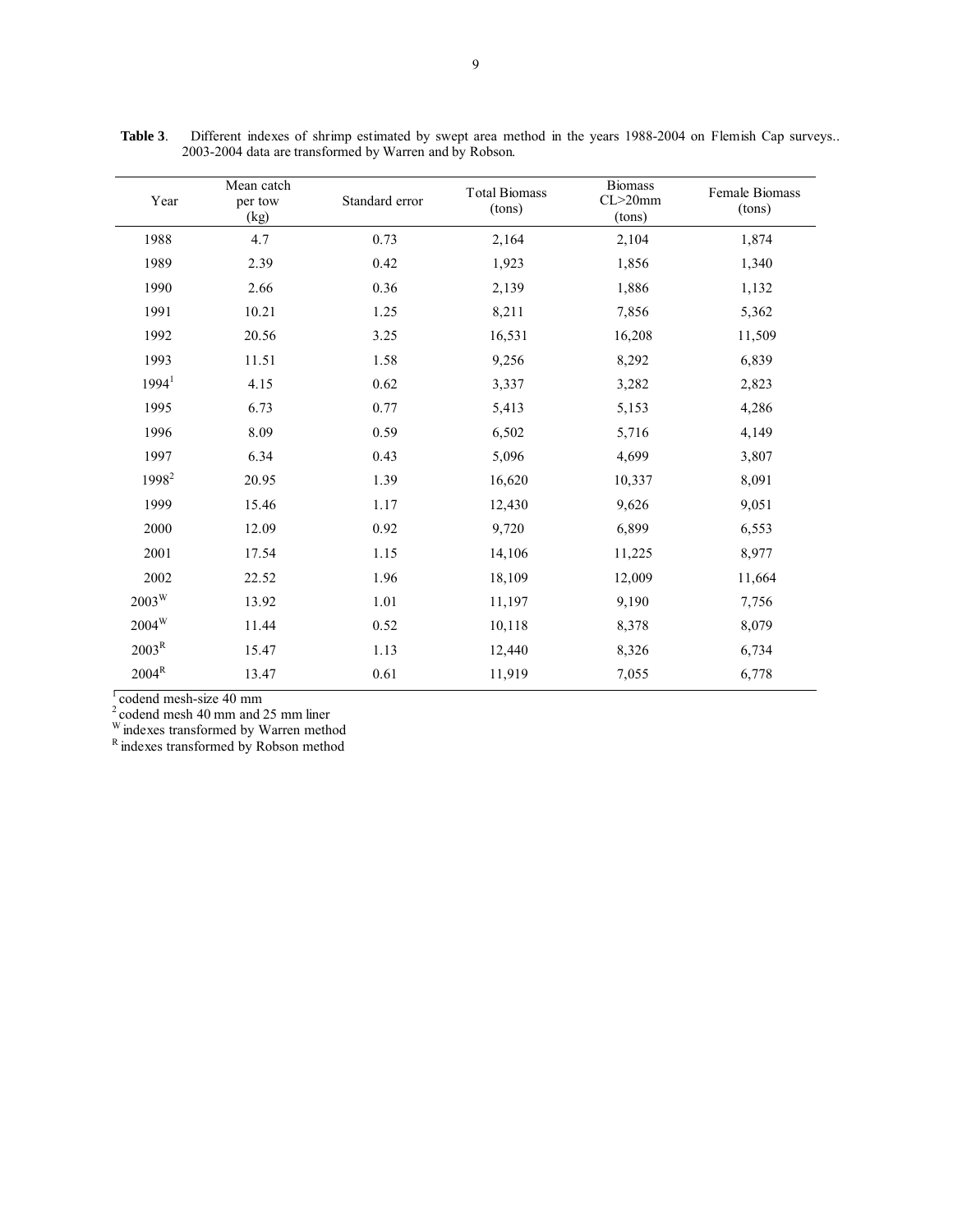| ×<br>٦<br>٧ |
|-------------|

Table 4. Total shrimp biomass estimated by strata (tons) in the years 1988-2004 on Flemish Cap surveys. 2003-2004 data are transformed data by Warren and by Robson.

| Stratum            | Depth<br>(Fathoms) | 1988             | 1989         | 1990           | 1991             | 1992         | 1993           | 1994             | 1995           | 1996         | 1997             | 1998           | 1999           | 2000             | 2001           | 2002         | $2003^{\mathrm{W}}$ | $2004^W$         | 2003 <sup>R</sup> | $2004^R$         |
|--------------------|--------------------|------------------|--------------|----------------|------------------|--------------|----------------|------------------|----------------|--------------|------------------|----------------|----------------|------------------|----------------|--------------|---------------------|------------------|-------------------|------------------|
|                    | 70-80              | $\mathbf{0}$     | $\theta$     | $\theta$       | $\mathbf{0}$     | $\theta$     | $\theta$       | $\mathbf{0}$     | $\overline{0}$ | $\theta$     | $\mathbf{0}$     | $\overline{0}$ | $\Omega$       | $\mathbf{0}$     | $\overline{0}$ | $\theta$     | $\mathbf{1}$        | $\overline{0}$   | 2                 | $\overline{0}$   |
| $\overline{2}$     | 81-100             | $\boldsymbol{0}$ | $\theta$     | $\theta$       | $\boldsymbol{0}$ | $\theta$     | $\theta$       | $\theta$         | 162            | $\mathbf{0}$ | $\mathbf{0}$     | 16             | $\theta$       | $\mathbf{0}$     | 10             | 8            | 230                 | 30               | 406               | 116              |
| 3                  | 101-140            | $\mathbf{0}$     | $\theta$     | $\theta$       | 5                | $\theta$     |                | $\mathbf{0}$     | $\overline{2}$ | 86           | 21               | 184            | 161            | 582              | 969            | 2344         | 832                 | 802              | 1039              | 1216             |
| $\overline{4}$     | 101-140            | $\mathbf{0}$     | $\theta$     | $\Omega$       | $\boldsymbol{0}$ | $\theta$     | $\Omega$       | $\theta$         | $\theta$       | $\theta$     | $\mathbf{0}$     | 29             | 155            | 96               | 472            | 646          | 315                 | 187              | 376               | 414              |
| 5                  | $101 - 140$        | $\bf{0}$         | $\theta$     | $\theta$       | 4                | 8            | $\theta$       | $\boldsymbol{0}$ | 6              | 12           | 57               | 299            | 851            | 878              | 1081           | 961          | 1819                | 366              | 2197              | 487              |
| 6                  | 101-140            | $\boldsymbol{0}$ | $\theta$     | $\overline{2}$ | 19               | 3            | $\overline{3}$ | $\boldsymbol{0}$ | 11             | 94           | 111              | 805            | 542            | 319              | 926            | 1373         | 852                 | 690              | 952               | 720              |
| 7                  | 141-200            | 18               | 20           | 212            | 713              | 2134         | 1404           | 93               | 299            | 684          | 637              | 1304           | 1438           | 1038             | 1528           | 2007         | 841                 | 1451             | 869               | 1799             |
| 8                  | 141-200            | 9                | 51           | 46             | 158              | 1130         | 545            | 3                | 183            | 412          | 269              | 827            | 1158           | 559              | 1458           | 1925         | 580                 | 875              | 684               | 1195             |
| 9                  | 141-200            | 57               | 47           | 24             | 150              | 88           | 109            | $\mathbf{0}$     | 506            | 324          | 287              | 1898           | 653            | 570              | 828            | 967          | 508                 | 362              | 481               | 469              |
| 10                 | 141-200            | 115              | 44           | 188            | 1499             | 2278         | 972            | 658              | 873            | 707          | 706              | 2910           | 1883           | 1287             | 1915           | 1983         | 2507                | 1344             | 2806              | 1411             |
| 11                 | 141-200            | 89               | $\mathbf{0}$ | 105            | 733              | 2714         | 794            | 358              | 452            | 699          | 669              | 2463           | 1477           | 1588             | 2146           | 1799         | 1557                | 1176             | 1767              | 1361             |
| 12                 | 201-300            | 786              | 582          | 313            | 1733             | 3329         | 1786           | 599              | 778            | 910          | 871              | 1033           | 1192           | 730              | 641            | 1090         | 305                 | 613              | 248               | 710              |
| 13                 | 201-300            | 64               | 58           | 42             | 63               | 28           | 120            | $\boldsymbol{0}$ | 28             | 416          | 394              | 984            | 929            | 38               | 441            | 187          | 23                  | 152              | 19                | 138              |
| 14                 | 201-300            | 255              | 218          | 407            | 814              | 1640         | 1161           | 556              | 632            | 706          | 286              | 1778           | 995            | 428              | 607            | 1314         | 266                 | 545              | 220               | 485              |
| 15                 | 201-300            | 404              | 328          | 558            | 1485             | 2522         | 2029           | 916              | 1021           | 922          | 332              | 1320           | 764            | 1123             | 558            | 788          | 420                 | 646              | 280               | 663              |
| 16                 | 301-400            | 308              | 234          | 239            | 171              | 303          | 133            | 44               | 47             | 148          | 121              | 340            | 136            | 369              | 333            | 429          | 85                  | 513              | 57                | 441              |
| 17                 | 301-400            | 2                | 10           | $\mathbf{0}$   | $\mathbf{0}$     | $\mathbf{0}$ | $\mathbf{0}$   | $\mathbf{0}$     | $\mathbf{0}$   | $\mathbf{0}$ | $\mathbf{1}$     | $\overline{0}$ | $\mathbf{0}$   | $\theta$         | $\overline{0}$ | 3            | $\mathbf{0}$        | 37               | $\theta$          | $\boldsymbol{0}$ |
| 18                 | 301-400            | $\bf{0}$         | $\mathbf{0}$ | $\mathbf{0}$   | $\mathbf{0}$     | $\theta$     | $\mathbf{0}$   | $\boldsymbol{0}$ |                | 30           | 8                | $\overline{0}$ | $\overline{2}$ | 9                | $\overline{0}$ | 27           | $\boldsymbol{0}$    | 265              |                   | 27               |
| 19                 | 301-400            | 56               | 331          | $\overline{4}$ | 663              | 354          | 163            | 111              | 412            | 351          | 327              | 656            | 91             | 103              | 193            | 258          | 56                  | $\boldsymbol{0}$ | 38                | 222              |
| 20                 | 401-500            | $\boldsymbol{0}$ | $\mathbf{0}$ | $\mathbf{0}$   | $\mathbf{0}$     | $\mathbf{0}$ | $\mathbf{0}$   | $\boldsymbol{0}$ | $\overline{0}$ | $\mathbf{0}$ | $\boldsymbol{0}$ | $\mathbf{0}$   | $\mathbf{0}$   | $\boldsymbol{0}$ | $\overline{0}$ | $\mathbf{0}$ | $\boldsymbol{0}$    | 6                |                   | 5                |
| 28                 | 401-501            | $\boldsymbol{0}$ | $\mathbf{0}$ | $\mathbf{0}$   | $\boldsymbol{0}$ | $\theta$     | $\mathbf{0}$   | $\boldsymbol{0}$ | $\overline{0}$ | $\mathbf{0}$ | $\mathbf{0}$     | $\overline{0}$ | $\theta$       | $\theta$         | $\overline{0}$ | $\theta$     | $\mathbf{0}$        | 57               |                   | 42               |
| TOTAL <sup>1</sup> |                    | 2164             | 1923         | 2139           | 8211             | 16531        | 9256           | 3337             | 5413           | 6502         | 5096             | 16844          | 12430          | 9720             | 14106          | 18109        | 11197               | 10055            | 12440             | 11872            |
|                    |                    |                  |              |                |                  |              |                |                  |                |              |                  |                |                |                  |                |              |                     |                  |                   |                  |
| <b>TOTAL</b>       |                    | 2164             | 1923         | 2139           | 8211             | 16531        | 9256           | 3337             | 5413           | 6502         | 5096             | 16844          | 12430          | 9720             | 14106          | 18109        | 11197               | 10118            | 12440             | 11919            |

 $1$ Total of the traditional survey strata (1-19)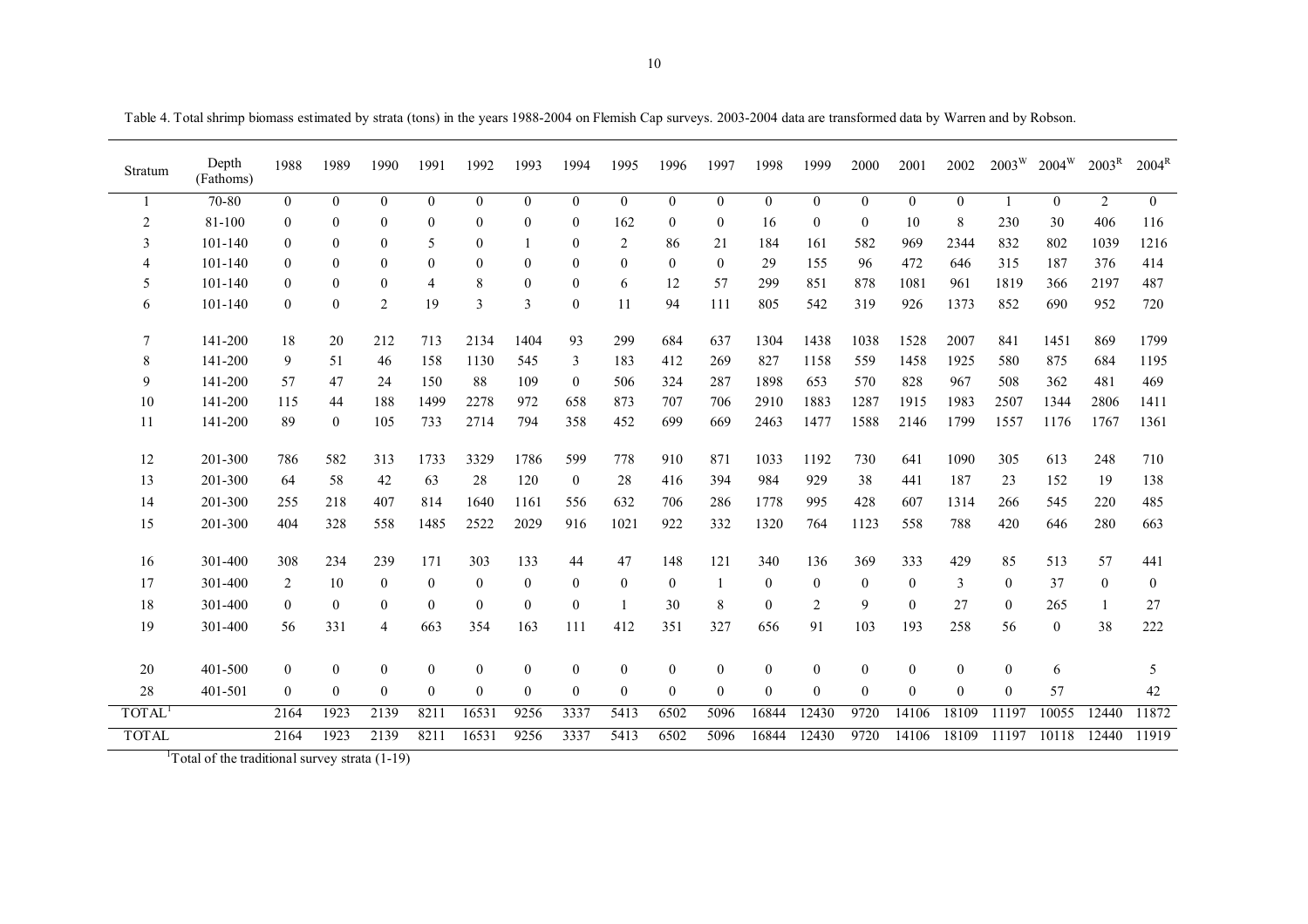**Table 5**. Percentage of biomass of shrimp in depths lesser than 140 fathoms (257 meters) from 1995 to 2004 surveys.

Table 6. Shrimp length frequencies and percentages by sex and stage maturation in the 2003 and 2004 surveys on Flemish Cap. Data transformed by Warren method.

| 2003                                     |                |                                           |                          |                         | 2004           |                                         |                         |
|------------------------------------------|----------------|-------------------------------------------|--------------------------|-------------------------|----------------|-----------------------------------------|-------------------------|
| <b>LENGTH</b><br><b>MALES</b><br>(mm CL) |                | <b>FEMALES</b><br>Primiparous Multiparous | <b>LENGTH</b><br>(mm CL) | <b>MALES</b>            | Primiparous    | <b>FEMALES</b><br>Multiparous Ovigerous |                         |
| $7.5\,$<br>$\overline{c}$                |                |                                           | $7.5\,$                  |                         |                |                                         |                         |
| $\overline{2}$<br>$\,$ 8 $\,$            |                |                                           | $\,$ 8 $\,$              | $\mathbf{1}$            |                |                                         |                         |
| $\overline{4}$<br>8.5                    |                |                                           | 8.5                      | $\,1$                   |                |                                         |                         |
| $\sqrt{2}$<br>9                          |                |                                           | 9                        | 3                       |                |                                         |                         |
| $\overline{\mathbf{3}}$<br>9.5           |                |                                           | 9.5                      | $\boldsymbol{2}$        |                |                                         |                         |
| $\overline{c}$<br>$10\,$                 |                |                                           | 10                       | $\overline{\mathbf{4}}$ |                |                                         |                         |
| $\overline{c}$<br>10.5                   |                |                                           | 10.5                     | 14                      |                |                                         |                         |
| $\mathbf{1}$<br>11                       |                |                                           | 11                       | 52                      |                |                                         |                         |
| $\boldsymbol{0}$<br>11.5                 |                |                                           | 11.5                     | 107                     |                |                                         |                         |
| 12<br>$\mathbf{1}$                       |                |                                           | 12                       | 194                     |                |                                         |                         |
| 12.5<br>$20\,$                           |                |                                           | 12.5                     | 287                     |                |                                         |                         |
| 13<br>43                                 |                |                                           | 13                       | 360                     |                |                                         |                         |
| 13.5<br>103                              |                |                                           | 13.5                     | 392                     |                |                                         |                         |
| 14<br>151                                |                |                                           | 14                       | 441                     |                |                                         |                         |
| 14.5<br>271                              |                |                                           | 14.5                     | 506                     |                |                                         |                         |
| 15<br>372                                | 4              |                                           | 15                       | 579                     |                |                                         |                         |
| 15.5<br>394                              |                |                                           | 15.5                     | 495                     | 1              |                                         |                         |
| 16<br>399                                | 17             |                                           | 16                       | 358                     | 3              |                                         |                         |
| 16.5<br>349                              | $\mathbf{1}$   | $\tau$                                    | 16.5                     | 296                     | 3              |                                         |                         |
| 17<br>339                                | $27\,$         |                                           | 17                       | 299                     | $\,8\,$        | $\mathbf{1}$                            |                         |
| 17.5<br>383                              | 24             | $\mathbf{1}$                              | 17.5                     | 331                     | 21             |                                         |                         |
| 18<br>618                                | 49             | $\sqrt{2}$                                | 18                       | 430                     | 31             | 4                                       | 1                       |
| 657<br>18.5                              | 53             | 32                                        | 18.5                     | 532                     | 82             | 6                                       | $\boldsymbol{2}$        |
| 19<br>943                                | 71             | 11                                        | 19                       | 535                     | 105            | 10                                      | 3                       |
| 19.5<br>917                              | 135            | 67                                        | 19.5                     | 466                     | 119            | 12                                      | $\,1$                   |
| 20<br>922                                | 239            | 90                                        | 20                       | 322                     | 165            | 38                                      | $\boldsymbol{2}$        |
| 20.5<br>935                              | 401            | 217                                       | 20.5                     | 208                     | 184            | 78                                      | $\overline{\mathbf{4}}$ |
| 21<br>671                                | 422            | 305                                       | 21                       | 106                     | 319            | 110                                     | 14                      |
| 21.5<br>366                              | 457            | 343                                       | 21.5                     | 82                      | 427            | 213                                     | $18\,$                  |
| $22\,$<br>209                            | 541            | 367                                       | $22\,$                   | 50                      | 522            | 340                                     | $28\,$                  |
| 22.5<br>71                               | 528            | 440                                       | 22.5                     | 36                      | 597            | 389                                     | 32                      |
| 23<br>25                                 | 504            | 639                                       | 23                       | 33                      | 595            | 540                                     | 45                      |
| 23.5<br>$10\,$                           | 297            | 641                                       | 23.5                     | 28                      | 580            | 563                                     | 34                      |
| 5<br>$24\,$                              | 247            | 629                                       | 24                       | 11                      | 475            | 726                                     | 32                      |
| 5<br>24.5                                | 175            | 532                                       | 24.5                     | $\boldsymbol{7}$        | 339            | 596                                     | 24                      |
| $\mathbf{2}$<br>25<br>25.5               | 60<br>95       | 508<br>417                                | 25                       | $\mathbf{1}$            | 222            | 449                                     | 19                      |
| 26                                       | 74             | 290                                       | 25.5                     |                         | 132            | 377                                     | 13                      |
| 26.5<br>$\mathbf{1}$                     | 59             | 210                                       | $26\,$<br>26.5           |                         | 73<br>41       | 267<br>278                              | 6                       |
| 27                                       | 47             | 346                                       | $27\,$                   |                         | 11             | 232                                     | $\mathbf{1}$            |
| 27.5                                     | 23             | $117\,$                                   | 27.5                     |                         | 11             | 154                                     |                         |
| 28                                       | 9              | 105                                       | 28                       |                         | 5              | 125                                     | $\mathbf{1}$            |
| 28.5                                     | $\overline{4}$ | $37\,$                                    | 28.5                     |                         | $\overline{c}$ | $87\,$                                  |                         |
| $29\,$                                   |                | 34                                        | 29                       |                         |                | 42                                      |                         |
| 29.5                                     |                | 16                                        | 29.5                     |                         |                | $27\,$                                  |                         |
| 30                                       |                | $12\,$                                    | 30                       |                         |                | 18                                      |                         |
| 30.5                                     |                | $\sqrt{2}$                                | 30.5                     |                         |                | 5                                       |                         |
| 31                                       |                | $\overline{4}$                            | $31\,$                   |                         |                | $\mathbf{1}$                            |                         |
| 9200<br>Total                            | 4563           | 6421                                      | Total                    | 7569                    | 5073           | 5688                                    | $280\,$                 |
| 45.58%<br>Percentage                     | 22.61%         | 31.81%                                    | Percentage               | 40.67%                  | 27.26%         | 30.56%                                  | 1.50%                   |

Frequence  $x 10^5$ 

Frequence  $x 10^5$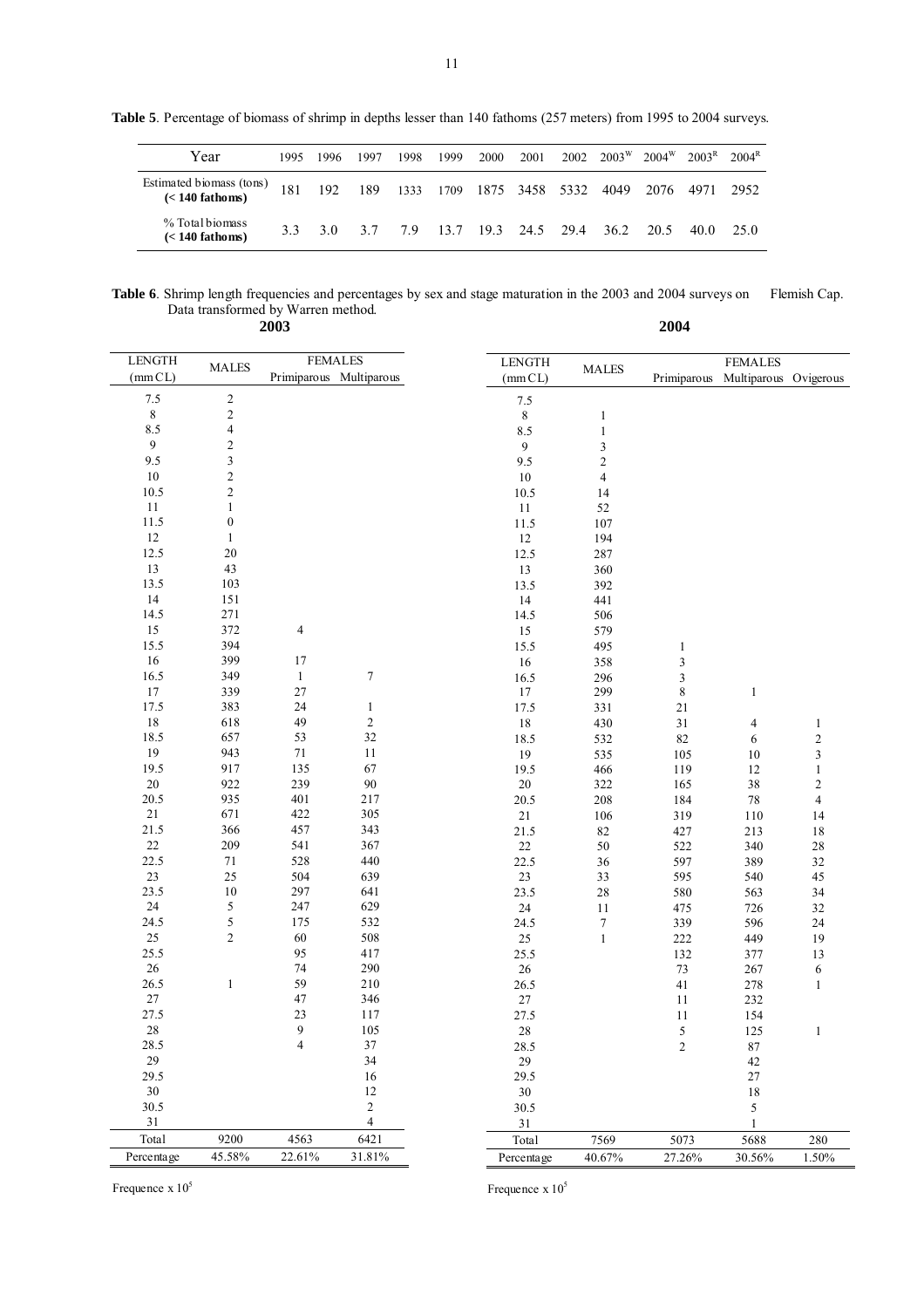| <b>LENGTH</b> |                |                  |              |                  |                                                    |                      |           |                | <b>STRATA</b>  |            |                         |                  |                     |                  |                         |                   |                 |                  |
|---------------|----------------|------------------|--------------|------------------|----------------------------------------------------|----------------------|-----------|----------------|----------------|------------|-------------------------|------------------|---------------------|------------------|-------------------------|-------------------|-----------------|------------------|
| $mm$ (CL)     | 1              | $\boldsymbol{2}$ | 3            | 4                | 5                                                  | 6                    | 7         | 8              | 9              | 10         | 11                      | 12               | 13                  | 14               | 15                      | 16                | 19              | <b>TOTAL</b>     |
| 7.5           |                | $\overline{c}$   |              |                  |                                                    |                      |           |                |                |            |                         |                  |                     |                  |                         |                   |                 | $\sqrt{2}$       |
| $\,$ 8 $\,$   |                | $\boldsymbol{2}$ |              |                  |                                                    |                      |           |                |                |            |                         |                  |                     |                  |                         |                   |                 | $\sqrt{2}$       |
| 8.5           |                | 3                |              |                  |                                                    |                      |           |                |                |            | $\overline{2}$          |                  |                     |                  |                         |                   |                 | 5                |
| $\mathbf{9}$  |                | $\overline{c}$   |              | $\boldsymbol{0}$ |                                                    |                      |           |                |                |            |                         |                  |                     |                  |                         |                   |                 | $\sqrt{2}$       |
| 9.5           |                | $\,1$            |              | $\boldsymbol{0}$ |                                                    | $\mathbf{1}$         |           |                |                |            |                         |                  |                     |                  |                         |                   |                 | $\overline{c}$   |
| 10            |                | $\mathbf{1}$     | $\mathbf{1}$ |                  |                                                    |                      |           |                |                |            |                         |                  |                     |                  |                         |                   |                 | $\overline{c}$   |
| 10.5          |                | $\,1\,$          |              |                  |                                                    |                      |           |                |                |            | $\sqrt{2}$              |                  |                     |                  |                         |                   |                 | $\mathfrak{Z}$   |
| 11            |                | $\mathbf{1}$     |              | $\boldsymbol{0}$ |                                                    |                      |           |                |                |            |                         |                  |                     |                  |                         |                   |                 | $\mathbf{1}$     |
| 11.5          |                | $\boldsymbol{0}$ |              | $\boldsymbol{0}$ |                                                    |                      |           |                |                |            |                         |                  |                     |                  |                         |                   |                 | $\boldsymbol{0}$ |
| 12            |                | 1                |              |                  |                                                    |                      |           |                |                |            |                         |                  |                     |                  |                         |                   |                 | $\mathbf{1}$     |
| 12.5          |                | 8                | $\mathbf{1}$ |                  | 12                                                 |                      |           |                |                |            |                         |                  |                     |                  |                         |                   |                 | 21               |
| 13            |                | 13               | 3            | $\mathbf{1}$     | 19                                                 | 3                    |           |                |                | 4          | $\sqrt{2}$              |                  |                     |                  |                         |                   |                 | 45               |
| 13.5          |                | 32               | 11           | 3                | 44                                                 | $\overline{4}$       |           |                |                | 6          | $\overline{\mathbf{4}}$ |                  |                     |                  |                         |                   |                 | 104              |
| 14            |                | 50               | 25           | $\overline{4}$   | 42                                                 | 13                   |           | $\mathbf{1}$   |                | 10         | 6                       |                  |                     |                  |                         |                   |                 | 151              |
| 14.5          |                | 48               | 51           | 8                | 65                                                 | 24                   | 10        | $\mathbf{1}$   | $\overline{c}$ | 39         | 23                      |                  |                     |                  |                         |                   |                 | 271              |
| 15            |                | 62               | 75           | 8                | 54                                                 | 38                   | 13        | 3              | $\mathbf{1}$   | $70\,$     | 54                      |                  |                     |                  |                         |                   |                 | 378              |
| 15.5          |                | 41               | 89           | 9                | 49                                                 | 41                   | 14        | $\overline{c}$ | $\mathbf{1}$   | 83         | 64                      |                  |                     |                  |                         |                   |                 | 393              |
| 16            |                | 22               | 72           | 10               | 50                                                 | 45                   | 19        | 9              | $\overline{c}$ | 60         | 126                     |                  |                     |                  |                         |                   |                 | 415              |
| 16.5          | 2              | 6                | 51           | 8                | 61                                                 | 48                   | 25        | 5              | $\overline{c}$ | 34         | 115                     |                  |                     |                  |                         |                   |                 | 357              |
| 17            |                | 5                | 34           | 11               | 94                                                 | 33                   | 36        | 8              | $\mathbf{1}$   | 78         | 65                      |                  |                     |                  |                         |                   |                 | 365              |
| 17.5          |                | 19               | 33           | 10               | 168                                                | 26                   | 6         | 10             | $\overline{c}$ | 83         | 50                      | $\boldsymbol{0}$ |                     |                  |                         |                   |                 | 407              |
| 18            |                | 14               | 62           | 25               | 208                                                | 48                   | 37        | 27             | 12             | 152        | 83                      |                  |                     |                  |                         |                   |                 | 668              |
| 18.5          |                | 22               | 70           | 45               | 148                                                | 60                   | 44        | 49             | 14             | 202        | 88                      |                  |                     | $\boldsymbol{0}$ |                         |                   |                 | 742              |
| 19            |                | 16               | 54           | 34               | 237                                                | 84                   | 80        | 70             | 25             | 280        | 143                     | $\mathbf{1}$     |                     | $\boldsymbol{0}$ | $\mathbf{1}$            |                   |                 | 1025             |
| 19.5          |                | 28               | 103          | 48               | 173                                                | 81                   | 58        | 87             | 39             | 292        | 206                     | $\mathbf{1}$     |                     | 1                | $\mathbf{1}$            |                   |                 | 1118             |
| $20\,$        |                | 36               | 87           | 25               | 254                                                | 101                  | 111       | 130            | 40             | 338        | 124                     | $\overline{c}$   |                     |                  | $\overline{\mathbf{c}}$ |                   |                 | 1250             |
| 20.5          |                | 70               | 121          | 48               | 273                                                | 96                   | 117       | 99             | 53             | 382        | 287                     | $\boldsymbol{2}$ |                     | $\boldsymbol{0}$ | 3                       |                   |                 | 1551             |
| 21            |                | 41               | 91           | 56               | 324                                                | 90                   | 167       | 125            | 48             | 330        | 114                     | $\tau$           |                     | 3                | 3                       |                   |                 | 1399             |
| 21.5          |                | 31               | 113          | 49               | 302                                                | 63                   | 97        | 77             | 46             | 220        |                         | 6                |                     | 2                | 5                       |                   |                 | 1168             |
| $22\,$        |                | 33               | 132          | 48               | 269                                                | 67                   | 103       | 60             | 72             | 164        | 156<br>154              | 6                |                     | 2                | 8                       |                   | $\mathbf{1}$    | 1118             |
| 22.5          |                | 21               | 132          | 44               |                                                    | 112                  | 54        | 86             | 71             | 176        |                         | 8                |                     | 3                | 6                       |                   |                 | 1040             |
| 23            |                |                  |              |                  | 181                                                |                      |           |                |                |            | 146                     |                  |                     |                  | $\tau$                  |                   |                 |                  |
| 23.5          |                | 10<br>9          | 115<br>44    | 43<br>34         | 130                                                | 130<br>131           | 56<br>103 | 89<br>42       | 72<br>46       | 295<br>248 | 192<br>127              | 19<br>25         |                     | 9<br>11          | 9                       | 1<br>$\mathbf{1}$ | $\mathbf{1}$    | 1168<br>945      |
| 24            |                |                  | 57           |                  | 114                                                | 76                   | 109       | 41             |                | 291        | 112                     | 29               |                     | $\tau$           | 15                      |                   |                 | 878              |
| 24.5          |                |                  | 37           | 23<br>8          | 63<br>62                                           | 85                   | 55        |                | 54<br>54       | 210        | 105                     | 32               |                     | 11               | 20                      | $\mathbf{1}$<br>2 | $\sqrt{2}$      | 709              |
| 25            |                | 8                |              | 12               |                                                    |                      |           | 26             |                |            |                         |                  |                     |                  |                         | $\mathfrak{2}$    |                 |                  |
| 25.5          |                |                  | 41<br>13     |                  | 40<br>45                                           | 37<br>28             | 33<br>37  | 9<br>12        | 30<br>39       | 163<br>144 | 105<br>71               | 27<br>42         | $\overline{c}$<br>3 | 29<br>$22\,$     | 27<br>54                | 3                 | $\sqrt{2}$<br>3 | 567<br>516       |
| 26            |                |                  | 11           | $\mathbf{3}$     |                                                    | 15                   | 32        | $\overline{3}$ | 32             |            | 68                      | 31               | $\overline{3}$      | 25               |                         |                   | 4               |                  |
| 26.5          |                |                  |              |                  |                                                    |                      |           |                |                | 70         |                         |                  |                     |                  | 56                      | 10                |                 | 363              |
| 27            |                |                  | 14           | 3                | 167                                                | 10<br>$\overline{4}$ | 17<br>21  | 3<br>4         | 14             | 50<br>30   | 40                      | 29               | 4                   | 24<br>37         | $50\,$                  | $\boldsymbol{7}$  | 6               | 271<br>394       |
| 27.5          |                |                  |              |                  |                                                    |                      |           |                | 3<br>10        |            | 8                       | 28               | 5                   |                  | 63                      | 13                | 11              |                  |
| $28\,$        |                |                  |              |                  |                                                    | 4                    | 5         |                |                | 9          | 5                       | 19               | 3                   | 20               | 42                      | 15                | $\,$ 8 $\,$     | 140              |
| 28.5          |                |                  |              |                  |                                                    |                      | 3         | 3              |                |            | 30<br>$\mathbf{1}$      | 15               | $\overline{c}$      | 20               | 27                      | 8                 | 7               | 115              |
| $29\,$        |                |                  |              |                  |                                                    |                      |           |                |                |            |                         | 6                |                     | 11               | 12                      | 6                 | $\overline{4}$  | 40               |
| 29.5          |                |                  |              |                  |                                                    |                      | 2         | $\mathbf{1}$   |                |            |                         | 3                |                     | 14               | 9                       | 3                 | $\overline{c}$  | 34               |
| 30            |                |                  |              |                  |                                                    |                      |           |                |                |            |                         | 1                |                     | 4                | 8                       | 3                 |                 | 16               |
| 30.5          |                |                  |              |                  |                                                    |                      |           |                |                |            | 3                       | $\sqrt{2}$       |                     | 4                |                         | $\mathbf{1}$      | $\,1\,$         | 11               |
| 31            |                |                  |              |                  |                                                    |                      |           |                |                |            |                         |                  |                     | 2                |                         |                   |                 | $\sqrt{2}$       |
|               |                |                  |              |                  |                                                    |                      |           |                |                |            |                         |                  |                     | 2                |                         | 1                 |                 | 3                |
| <b>TOTAL</b>  | $\overline{2}$ |                  |              |                  | 659 1743 620 3648 1598 1464 1082 785 4513 2881 341 |                      |           |                |                |            |                         |                  | 22                  | 263              | 428                     | 77                | 52              | 20178            |

Table 7a. Shrimp length frequencies by strata in 2003 on Flemish Cap survey. Data transformed by Warren.

Frequencies x  $10^5$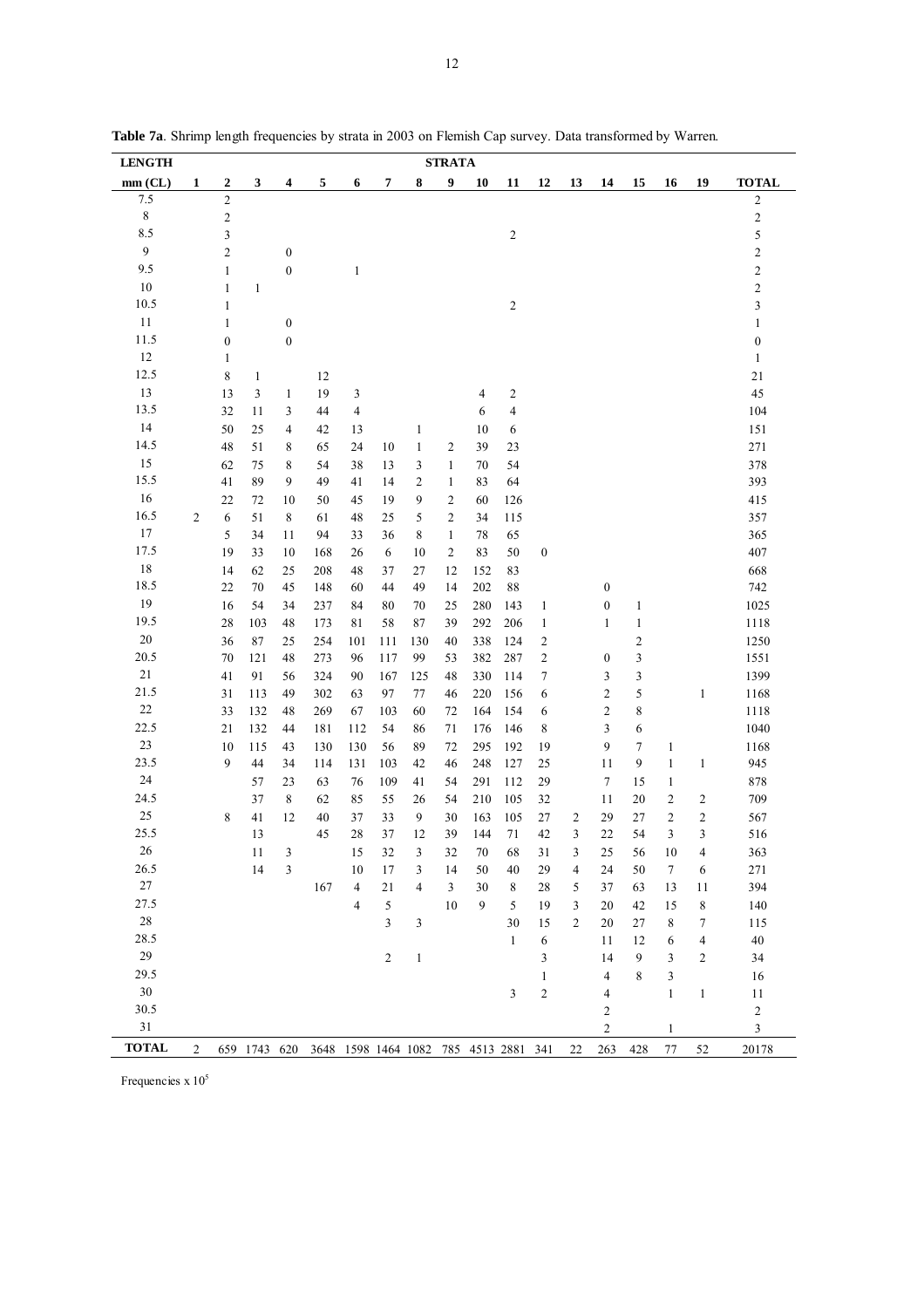| <b>LENGTH</b> |                  |                  |                                                                    |                |                  |                  |                |                |                  |                  |                  | <b>STRATA</b>  |                  |                  |                  |                  |                |                  |              |                         |                  |
|---------------|------------------|------------------|--------------------------------------------------------------------|----------------|------------------|------------------|----------------|----------------|------------------|------------------|------------------|----------------|------------------|------------------|------------------|------------------|----------------|------------------|--------------|-------------------------|------------------|
| $mm$ (CL)     | 1                | 2                | 3                                                                  | 4              | 5                | 6                | 7              | 8              | 9                | 10               | 11               | 12             | 13               | 14               | 15               | 16               | 18             | 19               | 20           | 28                      | <b>TOTAL</b>     |
| 7.5           |                  |                  |                                                                    |                |                  |                  |                |                |                  |                  |                  |                |                  |                  |                  |                  |                |                  |              |                         | 0                |
| 8             |                  | $\boldsymbol{0}$ |                                                                    | $\mathbf{1}$   |                  |                  |                |                |                  |                  |                  |                |                  |                  |                  |                  |                |                  |              |                         | 1                |
| 8.5           |                  | $\boldsymbol{0}$ |                                                                    |                |                  | $\boldsymbol{0}$ |                |                |                  |                  |                  |                |                  |                  |                  |                  |                |                  |              |                         | 0                |
| 9             |                  | 1                | $\boldsymbol{0}$                                                   | $\mathbf{1}$   | $\boldsymbol{0}$ |                  |                |                |                  |                  | $\boldsymbol{0}$ |                |                  |                  |                  |                  |                |                  |              |                         | 2                |
| 9.5           |                  | $\boldsymbol{0}$ | 1                                                                  | 1              |                  | 0                |                |                |                  | $\boldsymbol{0}$ | $\boldsymbol{0}$ |                |                  |                  |                  |                  |                |                  |              |                         | 2                |
| 10            |                  | 1                | 1                                                                  | 1              | 1                | $\boldsymbol{0}$ |                |                |                  | 1                | $\boldsymbol{0}$ |                |                  |                  |                  |                  |                |                  |              |                         | 5                |
| 10.5          |                  | 8                | 0                                                                  | 4              | $\boldsymbol{0}$ |                  |                |                |                  | $\boldsymbol{0}$ | $\boldsymbol{0}$ |                |                  | $\boldsymbol{0}$ |                  |                  |                |                  |              |                         | 12               |
| 11            |                  | 24               | 7                                                                  | 15             | 2                | 0                |                |                |                  | 2                | 2                | $\mathbf{1}$   |                  | $\boldsymbol{0}$ |                  |                  |                |                  |              |                         | 53               |
| 11.5          | $\boldsymbol{0}$ | 36               | 12                                                                 | 41             | 6                | 4                |                | $\overline{c}$ |                  | $\overline{c}$   | 2                |                |                  | 1                |                  |                  |                |                  |              |                         | 106              |
| 12            | $\mathbf{0}$     | 39               | 53                                                                 | 60             | 12               | 9                |                | 11             | $\boldsymbol{0}$ | 6                | $\overline{4}$   | $\mathbf{1}$   |                  |                  |                  |                  |                |                  |              |                         | 196              |
| 12.5          |                  | 38               | 90                                                                 | 79             | 23               | 12               | 3              | 18             | 1                | 12               | 9                | $\mathbf{1}$   |                  | 2                |                  |                  |                |                  |              |                         | 288              |
| 13            |                  | 30               | 103                                                                | 75             | 17               | 22               | 12             | 38             | 1                | 29               | 25               | 5              |                  | 2                |                  |                  |                |                  |              |                         | 359              |
| 13.5          |                  | 17               | 105                                                                | 68             | 23               | 23               | 30             | 45             | 1                | 31               | 38               | 8              |                  | 4                | $\boldsymbol{0}$ | $\boldsymbol{0}$ |                |                  |              |                         | 393              |
| 14            |                  | 15               | 99                                                                 | 51             | 22               | 18               | 61             | 61             | 1                | 34               | 55               | 19             |                  | 3                | $\mathbf{1}$     |                  |                |                  |              |                         | 440              |
| 14.5          |                  | 11               | 71                                                                 | 43             | 15               | 14               | 109            | 84             | 2                | 38               | 82               | 33             |                  | 3                | 2                | 0                |                |                  |              |                         | 507              |
| 15            |                  | 8                | 73                                                                 | 45             | 17               | 14               | 164            | 95             | 2                | 28               | 78               | 45             | 0                | 3                | 6                | 1                |                |                  |              |                         | 579              |
| 15.5          |                  | 5                | 44                                                                 | 22             | 12               | 5                | 138            | 69             | 3                | 43               | 91               | 53             | 0                | 2                | 10               | $\boldsymbol{0}$ |                |                  |              |                         | 497              |
| 16            |                  | 3                | 33                                                                 | 14             | 24               | 4                | 109            | 34             | 1                | 28               | 55               | 43             | 0                | 1                | 10               | 1                |                | $\boldsymbol{0}$ |              |                         | 360              |
| 16.5          |                  | 1                | 21                                                                 | 9              | 29               | 5                | 70             | 34             | 4                | 35               | 53               | 25             | $\boldsymbol{0}$ | 2                | 8                | 1                |                |                  |              |                         | 297              |
| 17            |                  | 1                | 27                                                                 | 5              | 37               | 9                | 61             | 39             | 10               | 50               | 34               | 24             | $\mathbf{1}$     | 3                | 7                | $\mathbf{1}$     |                |                  |              |                         | 309              |
| 17.5          |                  | $\mathbf{1}$     | 33                                                                 | 13             | 37               | 18               | 54             | 48             | 16               | 58               | 27               | 29             | 1                | 4                | 8                | $\overline{c}$   |                | 1                |              |                         | 350              |
| 18            |                  |                  | 38                                                                 | 17             | 36               | 21               | 58             | 73             | 32               | 68               | 46               | 39             | 4                | 7                | 21               | 4                |                | 4                |              |                         | 468              |
| 18.5          |                  | $\boldsymbol{0}$ | 65                                                                 | 30             | 31               | 24               | 96             | 97             | 34               | 87               | 57               | 50             | 6                | 10               | 23               | 9                |                | 3                |              |                         | 622              |
| 19            |                  |                  | 82                                                                 | 31             | 24               | 18               | 112            | 94             | 39               | 76               | 72               | 46             | 7                | 7                | 28               | 9                |                | 7                |              |                         | 652              |
| 19.5          |                  |                  | 66                                                                 | 12             | 17               | 21               | 145            | 71             | 17               | 77               | 56               | 44             | 8                | 9                | 30               | 14               |                | 9                |              |                         | 596              |
| $20\,$        |                  |                  | 91                                                                 | 28             | 29               | 27               | 98             | 36             | 19               | 39               | 72               | 28             | 6                | 6                | 24               | 13               |                | 9                |              |                         | 525              |
| 20.5          |                  |                  | 82                                                                 | 13             | 25               | 42               | 77             | 58             | 19               | 40               | 51               | 21             | 5                | 7                | 21               | 7                |                | 4                |              |                         | 472              |
| 21            |                  |                  | 93                                                                 | 5              | 46               | 64               | 69             | 41             | 23               | 82               | 39               | 30             | 5                | 7                | 30               | 8                |                | 6                |              |                         | 548              |
| 21.5          |                  | 1                | 102                                                                | 24             | 52               | 69               | 99             | 98             | 43               | 116              | 57               | 28             | $\overline{4}$   | 9                | 17               | 13               |                | 6                |              |                         | 738              |
| 22            |                  |                  | 130                                                                | 23             | 56               | 96               | 136            | 136            | 56               | 125              | 92               | 26             | 11               | 11               | 21               | 14               |                | 9                |              |                         | 942              |
| 22.5          |                  |                  | 132                                                                | 13             | 56               | 93               | 126            | 144            | 70               | 153              | 125              | 51             | 11               | 14               | 31               | 28               |                | 9                |              |                         | 1056             |
| 23            |                  |                  | 141                                                                | 17             | 38               | 113              | 194            | 111            | 62               | 164              | 160              | 78             | 16               | 20               | 50               | 32               | 1              | 18               |              |                         | 1215             |
| 23.5          |                  |                  | 70                                                                 | 6              | 45               | 96               | 207            | 114            | 57               | 184              | 167              | 65             | 15               | 31               | 72               | 41               | 1              | 31               |              | 1                       | 1203             |
| 24            |                  |                  | 56                                                                 | 2              | 26               | 103              | 249            | 109            | 42               | 195              | 168              | 59             | 15               | 45               | 90               | 48               | 2              | 32               |              | 1                       | 1242             |
| 24.5          |                  | 1                | 40                                                                 | $\overline{2}$ | 18               | 68               | 128            | 52             | 32               | 155              | 155              | 64             | 15               | 46               | 90               | 67               | 2              | 24               |              | 5                       | 964              |
| $25\,$        |                  |                  | 8                                                                  |                | 7                | 46               | 108            | 21             | 22               | 100              | 93               | 52             | 17               | 55               | 74               | 62               | 1              | 20               |              | 3                       | 689              |
| 25.5          |                  |                  | $\overline{7}$                                                     |                | 10               | 40               | 29             | 36             | $\overline{4}$   | 72               | 71               | 46             | 13               | 60               | 55               | 41               | 6              | 29               |              | 4                       | 523              |
| $26\,$        |                  |                  |                                                                    |                | 11               | 19               | $32\,$         | $\overline{4}$ | $\bf 8$          | 31               | 45               | $24\,$         | $16\,$           | 50               | $40\,$           | $40\,$           | 3              | $20\,$           |              | 3                       | 346              |
| 26.5          |                  |                  |                                                                    |                | 4                | 16               | 28             | 6              | 3                | 54               | 24               | 15             | 8                | 51               | 40               | 41               | 4              | 21               | $\mathbf{1}$ | 4                       | 320              |
| $27\,$        |                  |                  |                                                                    |                | $\overline{2}$   | $\boldsymbol{9}$ | 18             | $\overline{4}$ |                  | 29               | 16               | 15             | 8                | 52               | 24               | 34               | 6              | 24               |              | 4                       | 245              |
| 27.5          |                  |                  |                                                                    |                |                  | 3                | $\mathfrak{Z}$ |                | 2                | $\,8\,$          | $7\phantom{.0}$  | 23             | 5                | 35               | 24               | 28               | 4              | 16               | $\mathbf{1}$ | 6                       | 165              |
| $28\,$        |                  |                  | 3                                                                  |                | $\mathbf{1}$     | 6                | $\mathfrak{Z}$ |                |                  | 15               | $\tau$           | $\sqrt{6}$     | 4                | 24               | 16               | 26               | 2              | 8                | $\mathbf{1}$ | 8                       | 130              |
| 28.5          |                  |                  |                                                                    |                |                  | $\overline{c}$   | 11             |                |                  | 6                | $\mathfrak{Z}$   | $\sqrt{5}$     | $\mathbf{1}$     | 25               | 7                | 15               | $\overline{c}$ | $\overline{4}$   | $\mathbf{1}$ | 5                       | $87\,$           |
| 29            |                  |                  |                                                                    |                |                  |                  |                |                |                  | 3                | $\mathbf{1}$     | $\mathbf{1}$   | 1                | 9                | 6                | 12               | $\mathbf{1}$   | $\mathbf{3}$     | $\mathbf{1}$ | $\overline{\mathbf{4}}$ | $42\,$           |
| 29.5          |                  |                  |                                                                    |                |                  |                  |                |                |                  | $\overline{2}$   | 3                |                |                  | 7                | 3                | $\overline{2}$   | $\mathbf{1}$   | 3                |              | 3                       | 24               |
| $30\,$        |                  |                  |                                                                    |                |                  |                  |                |                |                  | $\overline{4}$   |                  | $\mathbf{1}$   | $\mathbf{1}$     | $\overline{4}$   | $\overline{c}$   |                  |                | $\overline{2}$   |              | $\mathbf{1}$            | 15               |
| 30.5          |                  |                  |                                                                    |                |                  |                  |                |                |                  |                  |                  | $\overline{2}$ |                  | $\mathbf{1}$     |                  |                  |                |                  |              |                         | $\mathfrak{Z}$   |
| 31            |                  |                  |                                                                    |                |                  |                  |                |                |                  |                  |                  |                |                  |                  |                  |                  |                |                  |              |                         | $\boldsymbol{0}$ |
|               |                  |                  |                                                                    |                |                  |                  |                |                |                  |                  |                  |                |                  |                  |                  |                  |                |                  |              |                         |                  |
| <b>TOTAL</b>  | $\theta$         |                  | 241 1979 771 811 1153 2837 1883 626 2282 2142 1106 204 633 891 614 |                |                  |                  |                |                |                  |                  |                  |                |                  |                  |                  |                  | 36             | 322              | 5            | 52                      | 18588            |

Table 7b. Shrimp length frequencies by strata in 2004 on Flemish Cap survey. Data transformed by Warren.

Frequencies x  $10^5$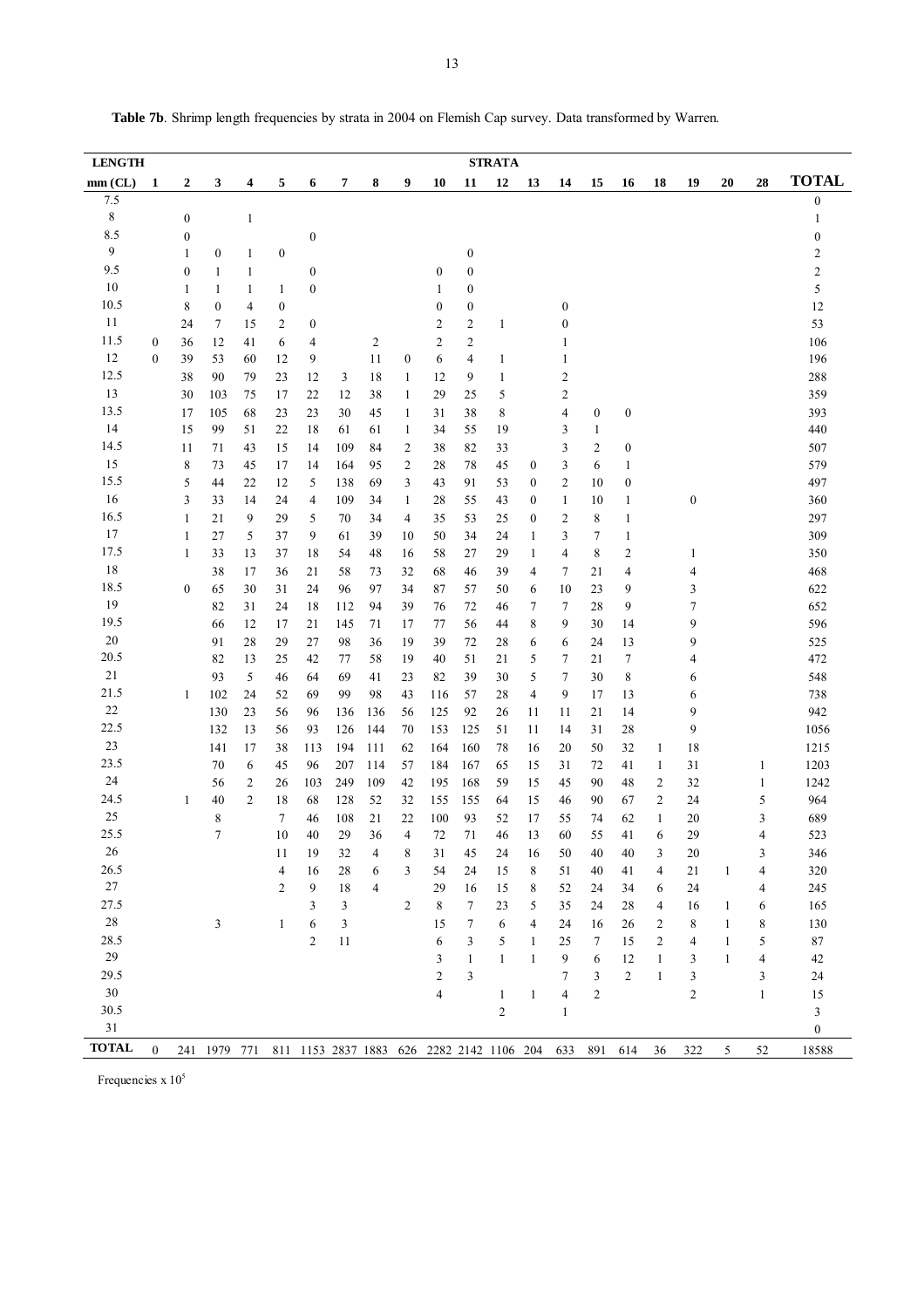|          | Depth range |             |      | Mean lengths (mm CL) |
|----------|-------------|-------------|------|----------------------|
| Strata   | Meters      | Fathoms     | 2003 | 2004                 |
|          | 147-182     | 81-100      | 17.1 | 12.7                 |
| $3$ to 6 | 183-256     | $101 - 140$ | 20.4 | 18.8                 |
| 7 to 11  | 257-360     | 141-200     | 21.4 | 20.7                 |
| 12 to 15 | 361-547     | 201-300     | 26   | 23                   |
| 16 to 19 | 548-733     | 301-400     | 27   | 25.1                 |
| 20 to 28 | 734-915     | 400-500     |      | 27.5                 |

**Table 8**.- Mean lengths by depth range on Flemish Cap surveys 2003 and 2004.

**Table 9a.** Shrimp modal groups and ages in the 2003 on Flemish Cap survey interpreted from size distributions.

|     | Modal groups | Cohort                   |   |
|-----|--------------|--------------------------|---|
| Age | Males        | Females                  |   |
|     | 8.5          | $\overline{\phantom{a}}$ | R |
|     | 16           |                          | D |
|     | 19           |                          |   |
|     | 20.5         | 20.5                     | N |
|     |              | 23                       | М |
| n   |              | 25                       |   |
|     |              | 27                       | ĸ |

**Table 9b.** Shrimp modal groups and ages with Lofoten gear and bag in the codend in the 2004 on Flemish Cap survey interpreted from size distributions.

|     | Modal groups | Cohort  |   |
|-----|--------------|---------|---|
| Age | Males        | Females |   |
|     | 9            |         | S |
|     | 14           |         | R |
|     | 19           |         | P |
| 4   | 21.5         | 22      |   |
|     |              | 24      | N |
| n   |              | 26.5    | М |
|     |              | 29.5    |   |

|     | Modal groups | Cohort                   |  |
|-----|--------------|--------------------------|--|
| Age | Males        | Females                  |  |
|     |              | -                        |  |
|     |              | $\overline{\phantom{0}}$ |  |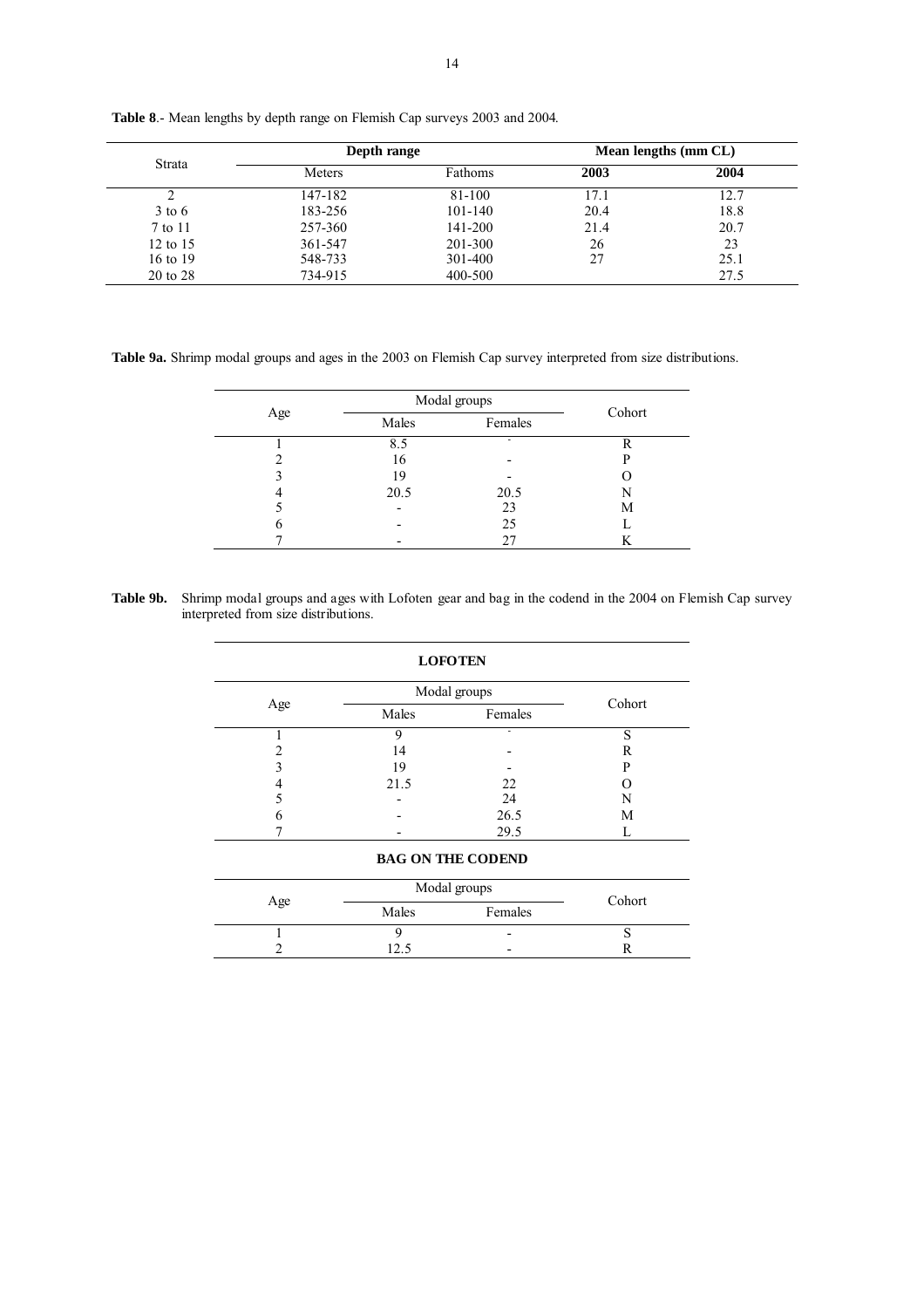| <b>LENGTH</b>                  | <b>MALES</b>            |             | <b>FEMALES</b> |           |
|--------------------------------|-------------------------|-------------|----------------|-----------|
| mm CL                          |                         | primiparous | multiparous    | ovigerous |
|                                |                         |             |                |           |
| 5                              | $\boldsymbol{2}$        |             |                |           |
| 5.5                            |                         |             |                |           |
| 6                              |                         |             |                |           |
| 6.5                            |                         |             |                |           |
| $\tau$                         | $\overline{2}$          |             |                |           |
| 7.5                            | 13                      |             |                |           |
| $8\,$                          | 25                      |             |                |           |
| 8.5                            | 53                      |             |                |           |
| 9                              | 81                      |             |                |           |
| 9.5                            | 70                      |             |                |           |
| 10                             | 41                      |             |                |           |
| 10.5                           | 96                      |             |                |           |
| 11                             | 270                     |             |                |           |
| 11.5                           | 435                     |             |                |           |
| 12                             | 547                     |             |                |           |
| 12.5                           | 633                     |             |                |           |
| 13                             | 630                     |             |                |           |
| 13.5                           | 493                     |             |                |           |
| 14                             | 395                     |             |                |           |
| 14.5                           | 297                     |             |                |           |
| 15                             | 227                     |             |                |           |
| 15.5                           | 137                     |             |                |           |
| 16                             | 58                      |             |                |           |
| 16.5                           | 26                      |             |                |           |
| 17                             | 20                      |             |                |           |
| 17.5                           | 18                      |             |                |           |
| 18                             | 9                       |             |                |           |
| 18.5                           | 6                       |             |                |           |
| 19                             | 3                       |             |                |           |
| 19.5                           | $\overline{\mathbf{4}}$ |             |                |           |
| 20                             | $\overline{2}$          |             |                |           |
| Total                          | 4593                    |             |                |           |
| $\overline{\text{Weight}}$ (g) |                         | 6174        |                |           |

Table 10. Shrimp length frequencies taken by the small mesh size bag attached to the cod-end in 2004 survey.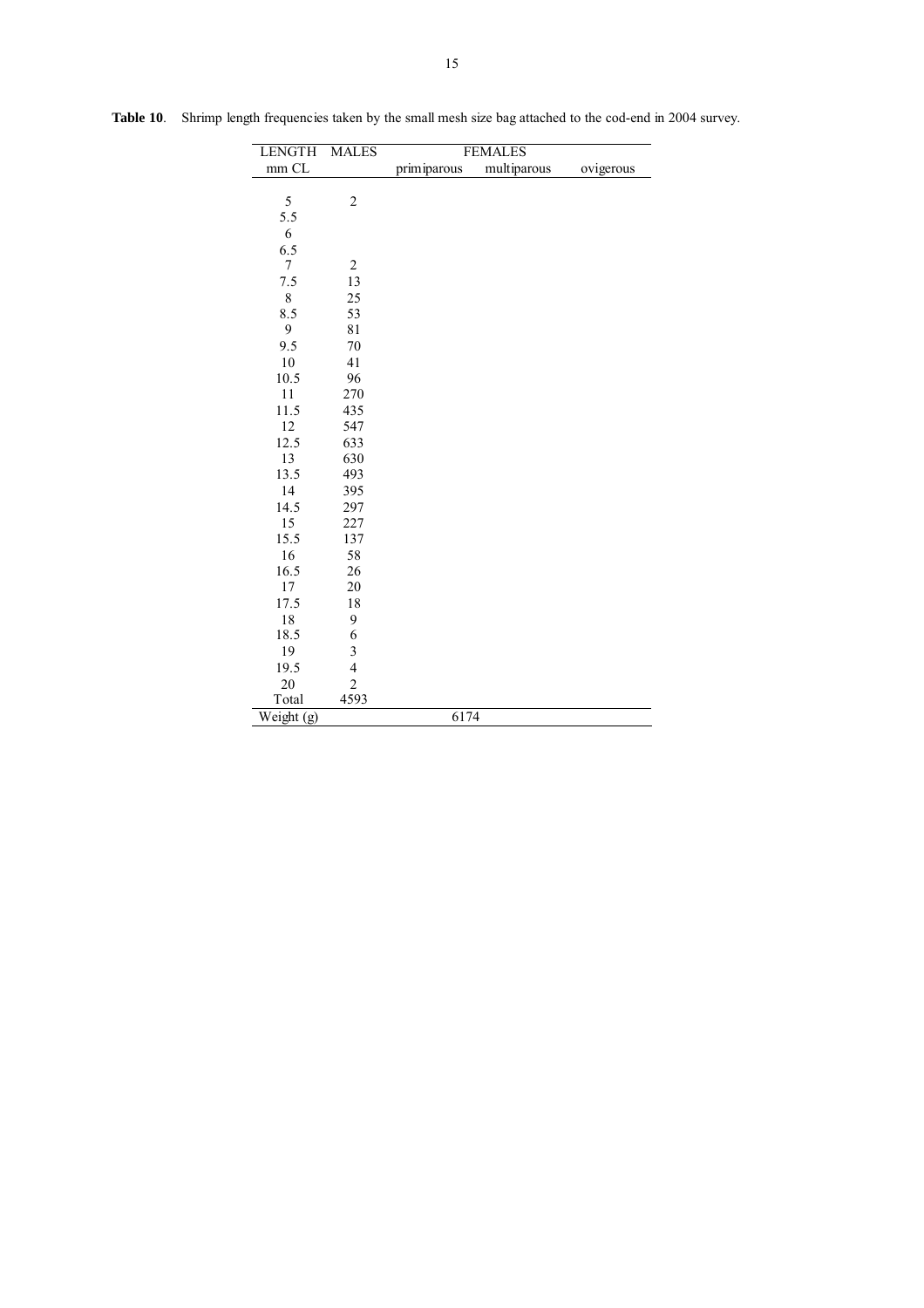| Sex and<br>maturity<br>group |                | <b>Males</b> |                | <b>Primiparous females</b> | <b>Multiparous females</b> |          |  |  |  |
|------------------------------|----------------|--------------|----------------|----------------------------|----------------------------|----------|--|--|--|
| Age                          | Prop.          | St. Dev.     | Prop.          | St. Dev.                   | Prop.                      | St. Dev. |  |  |  |
| 1                            | 0.001          |              |                |                            |                            |          |  |  |  |
| $\boldsymbol{2}$             | 0.235          | 0.006        |                |                            |                            |          |  |  |  |
| $\overline{\mathbf{3}}$      | 0.694          | 0.015        | 0.038          | 0.004                      | 0.010                      | 0.004    |  |  |  |
| $\overline{\mathcal{L}}$     | 0.071          | 0.015        | 0.278          | 0.023                      | 0.208                      | 0.011    |  |  |  |
| 5                            |                |              | 0.422          | 0.038                      | 0.518                      | 0.014    |  |  |  |
| 6                            |                |              | 0.187          | 0.048                      | 0.249                      | 0.011    |  |  |  |
| 7                            |                |              | 0.075          | 0.007                      | 0.014                      | 0.007    |  |  |  |
| Age                          | <b>Mean CL</b> | St. Dev.     | <b>Mean CL</b> | St. Dev.                   | Mean $\overline{CL}$       | St. Dev. |  |  |  |
| 1                            | 9.08           |              |                |                            |                            |          |  |  |  |
|                              | 15.16          | 0.034        |                |                            |                            |          |  |  |  |
| $\frac{2}{3}$                | 19.18          | 0.035        | 17.84          | 0.077                      | 18.92                      | 0.308    |  |  |  |
| $\overline{\mathcal{L}}$     | 20.41          | 0.071        | 20.31          | 0.074                      | 21.09                      | 0.079    |  |  |  |
| 5                            |                |              | 22.01          | 0.138                      | 23.46                      | 0.055    |  |  |  |
| 6                            |                |              | 23.35          | 0.204                      | 25.96                      | 0.095    |  |  |  |
| 7                            |                |              | 25.82          | 0.103                      | 28.35                      | 0.426    |  |  |  |
| Age                          | Sigma          | St. Dev.     | <b>Sigma</b>   | St. Dev.                   | Sigma                      | St. Dev. |  |  |  |
| 1                            |                |              |                |                            |                            |          |  |  |  |
| $\overline{\mathbf{c}}$      | 1.104          | Fixed CV     |                |                            |                            |          |  |  |  |
| $\overline{\mathbf{3}}$      | 1.398          | Fixed CV     | 0.669          | Fixed CV                   | 0.843                      | Fixed CV |  |  |  |
| $\overline{\mathcal{L}}$     | 0.512          | Fixed CV     | 0.761          | Fixed CV                   | 0.930                      | Fixed CV |  |  |  |
| 5                            |                |              | 0.825          | Fixed CV                   | 1.034                      | Fixed CV |  |  |  |
| 6                            |                |              | 0.875          | Fixed CV                   | 1.144                      | Fixed CV |  |  |  |
| 7                            |                |              | 0.968          | Fixed CV                   | 1.250                      | Fixed CV |  |  |  |

Table 11a. Results from the modal analysis (MIX) for each sex/maturity group on Flemish Cap survey 2003.

Table 11b. Results from the modal analysis (MIX) for each sex/maturity group on Flemish Cap survey 2004.

| <b>Sex and</b><br>maturity<br>group |              | <b>Males</b> |              | <b>Primimarous</b><br>females | <b>Multiparous</b><br>females |          | Ovigerous<br>females |          |  |
|-------------------------------------|--------------|--------------|--------------|-------------------------------|-------------------------------|----------|----------------------|----------|--|
| Age                                 | Prop.        | St. Dev.     | Prop.        | St. Dev.                      | Prop.                         | St. Dev. | Prop.                | St. Dev. |  |
|                                     | 0.001        |              |              |                               |                               |          |                      |          |  |
| $\overline{\mathbf{c}}$             | 0.585        | 0.010        |              |                               |                               |          |                      |          |  |
| 3                                   | 0.382        | 0.014        | 0.104        | 0.088                         |                               |          | 0.027                | 0.010    |  |
| $\overline{\mathcal{L}}$            | 0.033        | 0.007        | 0.741        | 1.189                         | 0.170                         | 0.014    | 0.197                | 0.057    |  |
| 5                                   |              |              | 0.155        | 1.276                         | 0.618                         | 0.014    | 0.493                | 0.057    |  |
| $\sqrt{6}$                          |              |              |              |                               | 0.212                         | 0.010    | 0.282                | 0.056    |  |
| 7                                   |              |              |              |                               | 0.0001                        | 0.002    |                      |          |  |
| Age                                 | Mean CL      | St. Dev.     | Mean CL      | St. Dev.                      | Mean CL                       | St. Dev. | Mean CL              | St. Dev. |  |
|                                     | 9.32         |              |              |                               |                               |          |                      |          |  |
| $\overline{\mathbf{c}}$             | 14.29        | 0.046        |              |                               |                               |          |                      |          |  |
| 3                                   | 18.66        | 0.036        | 19.23        | 0.662                         |                               |          | 18.61                | 0.258    |  |
| $\overline{\mathcal{L}}$            | 21.89        | 0.144        | 22.56        | 0.299                         | 21.51                         | 0.080    | 21.29                | 0.207    |  |
| 5                                   |              |              | 23.35        | 7.382                         | 23.80                         | 0.051    | 22.81                | 0.180    |  |
| $\sqrt{6}$                          |              |              |              |                               | 26.76                         | 0.078    | 24.47                | 0.177    |  |
| $\overline{7}$                      |              |              |              |                               | 29.79                         |          |                      |          |  |
| Age                                 | <b>Sigma</b> | St. Dev.     | <b>Sigma</b> | St. Dev.                      | <b>Sigma</b>                  | St. Dev. | <b>Sigma</b>         | St. Dev. |  |
| 1                                   |              |              |              |                               |                               |          |                      |          |  |
| 2                                   | 1.642        | 0.032        |              |                               |                               |          |                      |          |  |
| 3                                   | 1.087        | 0.045        | 1.180        | Fixed CV                      |                               |          | 0.567                | Fixed CV |  |
| 4                                   | 1.147        | 0.157        | 1.384        | Fixed CV                      | 1.021                         | Fixed CV | 0.649                | Fixed CV |  |
| 5                                   |              |              | 1.690        | Fixed CV                      | 1.130                         | Fixed CV | 0.696                | Fixed CV |  |
| $\sqrt{6}$                          |              |              |              |                               | 1.271                         | Fixed CV | 0.746                | Fixed CV |  |
| 7                                   |              |              |              |                               | 0.064                         | Fixed CV |                      |          |  |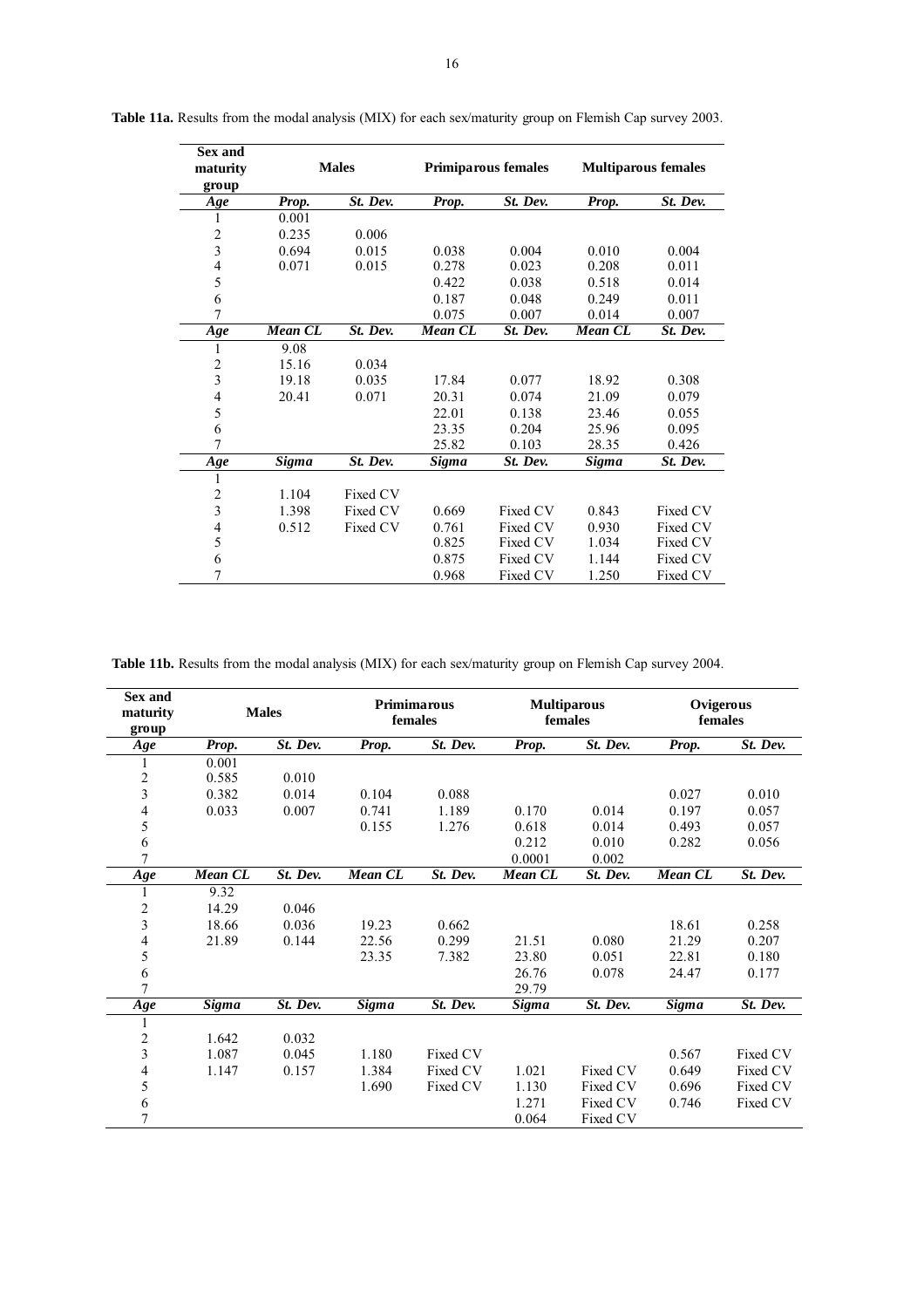| Year<br>Age group | 1988 | 1989 | 1990               | 1991 | 1992  | 1993              | 1994             | 1995 | 1996 | 1997 | 1998 | 1999 | 2000     | 2001             | 2002    | 2003 | 2004 | Mean CL |
|-------------------|------|------|--------------------|------|-------|-------------------|------------------|------|------|------|------|------|----------|------------------|---------|------|------|---------|
|                   |      |      |                    |      |       |                   |                  |      |      |      |      |      |          |                  | . 4. ل. |      | 9.3  | 9.6     |
|                   |      |      |                    |      | 16.81 | 16.0 <sub>1</sub> |                  | 15.5 | 14.9 | 15.9 | 14.6 | 15.2 | 14.8     | 15.8             | 15.6    | 5.2  | 14.3 | 15.4    |
|                   | 18.0 | 18.3 | 18.4 <sub>1</sub>  | 17.5 | 21.3  | 20.4              | 7.5 <sub>1</sub> | 17.0 | 20.9 | 19.9 | 18.9 | 18.0 | 18.3     | 18.              | 18.51   | 19.1 | 18.8 | 18.8    |
|                   | 23.6 | 21.6 | $^{\circ}$<br>21.5 | 21.6 | 23.4  | 23.5              | 1.91             | 22.0 | 24.7 | 23.6 | 21.8 | 21.4 | $\Omega$ | $\Omega$<br>21.F | 21.2    | 20.7 | 22.4 | 22.2    |
|                   | 26.6 | 25.6 | 23.6               | 23.5 | 24.2  | 26.2              | 25.9             | 25.7 | 25.7 | 25.8 | 24.7 | 23.6 | 24.4     | 24.              | 23.7    | 23.0 | 23.8 | 24.7    |
|                   | 28.7 | 28.2 | 26.8               | 26.8 | 27.0  | 28.7              | 28.1             | 26.5 | 27.2 | 29.2 | 26.7 | 26.1 |          | 26.4             | 25.     | 25.1 | 26.6 | 27.7    |
|                   |      |      |                    |      | 29.0  |                   |                  | 30.0 | 29.4 |      | 29.1 | 28.4 |          | 29.3             | 28.     | 26.4 | 29.8 | 28.8    |

Table 12. Mean carapace length (mm) at age by years on Flemish Cap surveys.

**Table 13.** Abundance  $(10^5)$  at age by years on Flemish Cap surveys.

| Year                        | 1988 | 1989 | 1990 | 1991. | 992   | 1993  | 1994 | 1995 | 1996 | 1997 | 1998  | 1999. | 2000  | 2001  | 2002  | 2003      | 2004  |
|-----------------------------|------|------|------|-------|-------|-------|------|------|------|------|-------|-------|-------|-------|-------|-----------|-------|
| Age group                   |      |      |      |       |       |       |      |      |      |      |       |       |       |       |       |           |       |
|                             |      |      |      |       |       |       |      |      |      |      |       |       |       |       | 118   | <b>20</b> |       |
|                             |      |      |      |       | 1202  | 2234  |      | 95   | 420  | 97   | 6243  | 998   | 174   | 2598  | 2344  | 2372      | 4922  |
|                             | 380  | 579  | 2289 | 1576  | 3178  | 2008  | 119  | 473  | 4478 | 1189 | 12855 | 5374  | 4832  | 3457  | 13418 | 7249      | 3805  |
|                             | 1234 | 740  | 486  | 3943  | 4145  | 1310  | 547  | 2179 | 456  | 2369 | 7348  | 6194  | 6681  | 1081  | 5337  | 3497      | 5965  |
|                             | 923  | 1093 | 961  | 4529  | 8662  | 5799  | 754  | 1064 | 1124 | 2282 | 4474  | 5862  | 3698  | 4893  | 9331  | 5614      | 4204  |
|                             |      | 121  | 225  | 1633  | 2717  | 269   | 1625 | 1282 | 509  | 192  | 1616  | 181   | 798   | 1149  | 1738  | 2622      | 1375  |
|                             |      |      |      |       | 204   |       |      | 823  | 587  |      | 159   | 120   |       | 136   | 224   | 462       |       |
| $\mathsf{r}_{\mathsf{ota}}$ | 2555 | 2533 | 3960 | 1682  | 20107 | 11620 | 3044 | 5917 | 8575 | 6129 | 32694 | 20359 | 16182 | 23313 | 32510 | 21836     | 20278 |

Table 14. Biomass estimated (tons) at age by years on Flemish Cap surveys.

| Year      | 988       | 1989 | 1990 | 1991 | 1992  | 1993 | 1994 | 1995  | 1996 | 1997 | 1998  | 1999 | 2000 | 2001  | 2002  | 2003            | 2004  |
|-----------|-----------|------|------|------|-------|------|------|-------|------|------|-------|------|------|-------|-------|-----------------|-------|
| Age group |           |      |      |      |       |      |      |       |      |      |       |      |      |       |       |                 |       |
|           |           |      |      |      |       |      |      |       |      |      |       |      |      |       |       |                 |       |
|           |           |      |      |      | 334   | 537  |      | 21    | o    | 23   | 110.7 | 205  | 33   | 598   | 516   | 45 <sup>4</sup> | 777   |
|           | 129       | 207  | 829  | 494  | 1819  | 998  | 37   | 137   | 2415 | 552  | 5088  | 1837 | 1745 | 1210  | 4976  | 2753            | 1351  |
|           | 966       | 441  | 288  | 2355 | 3158  | 1013 | 337  | 1381  | 1313 | 1866 | 4483  | 3596 | 3733 | 6665  | 2996  | 1665            | 3582  |
|           | 043       | 1110 | 7601 | 3493 | 7661  | 6326 | 779  | 1076  | 1167 | 2366 | 4037  | 4672 | 3245 | 4133  | 7514  | 3653            | 3038  |
|           | <b>26</b> | 165  | 262  | 1869 | 3258  | 383  | 2184 | 1455  | 624  | 289  | 1873  | 1954 | 964  | 1293  | 1798  | 2227            | 1388  |
|           |           |      |      |      | 301   |      |      | 13431 | 902  |      | 236   | 166  |      | 207   | 303   | 454             |       |
| Total     | 2164      | 1923 | 2139 | 821  | 16531 | 9257 | 3337 | 5413  | 6502 | 5096 | '6844 | 2430 | 9720 | 14106 | 18109 | 1204            | 10138 |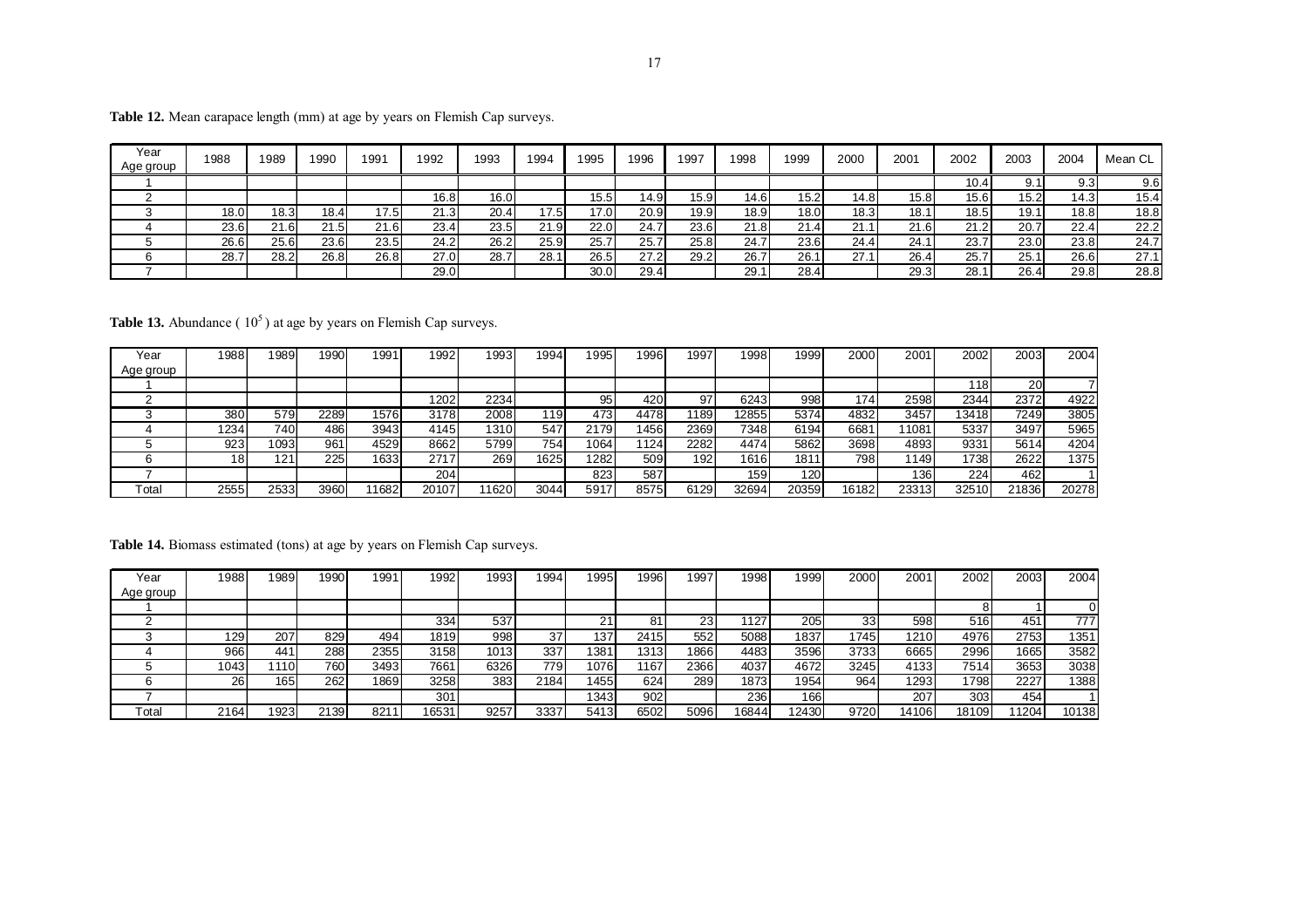

**Fig. 1**. Scheme of the Lofoten net used in Flemish Cap surveys.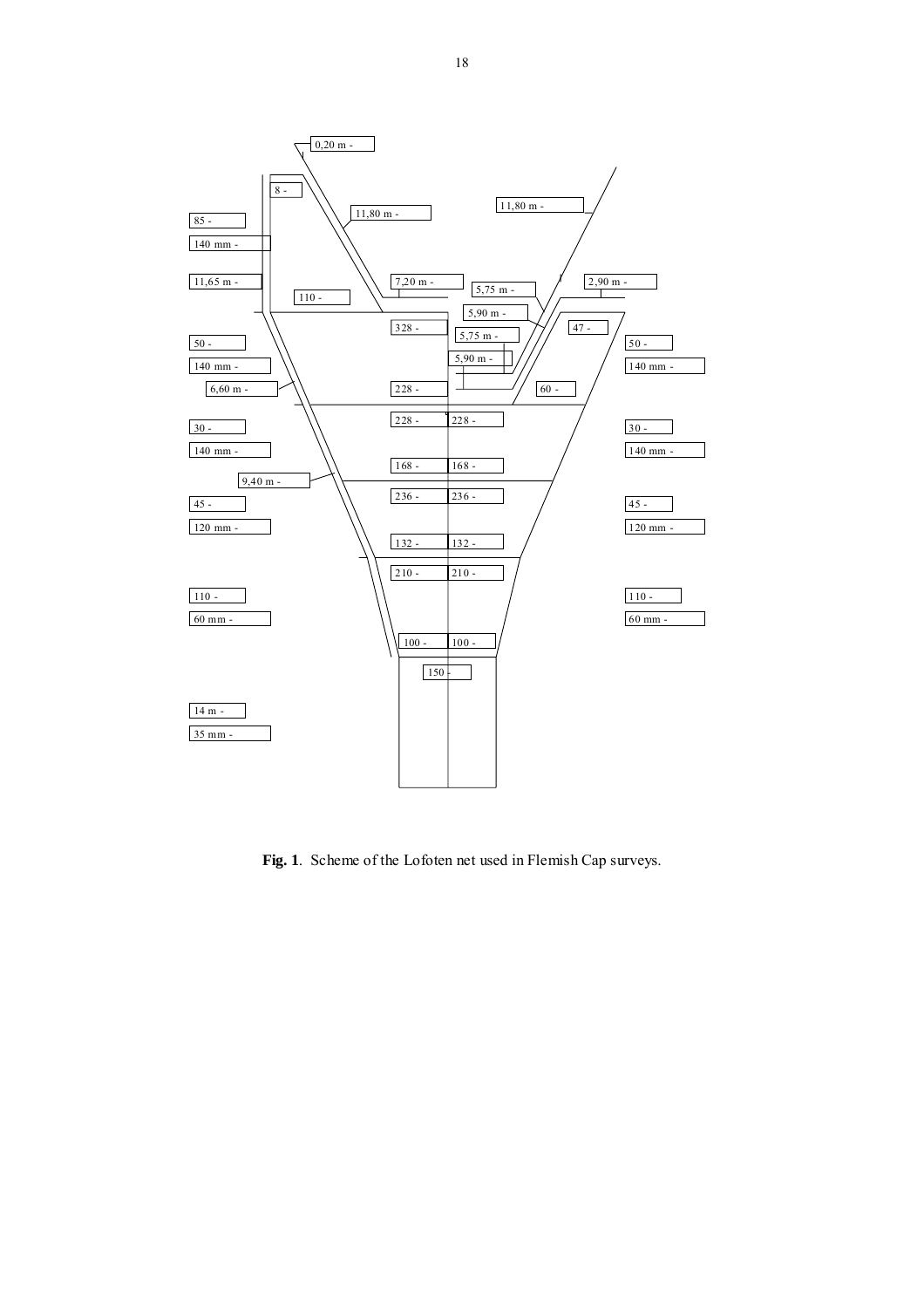

**Fig. 2**. Pictures show the two different criteria to check extreme data in paired haul catches: A. Normalization of the catch ratio distribution; B an C Distribution of the normalized residuals and Cook's distance from the generalized linear regression carried out by Robson'models.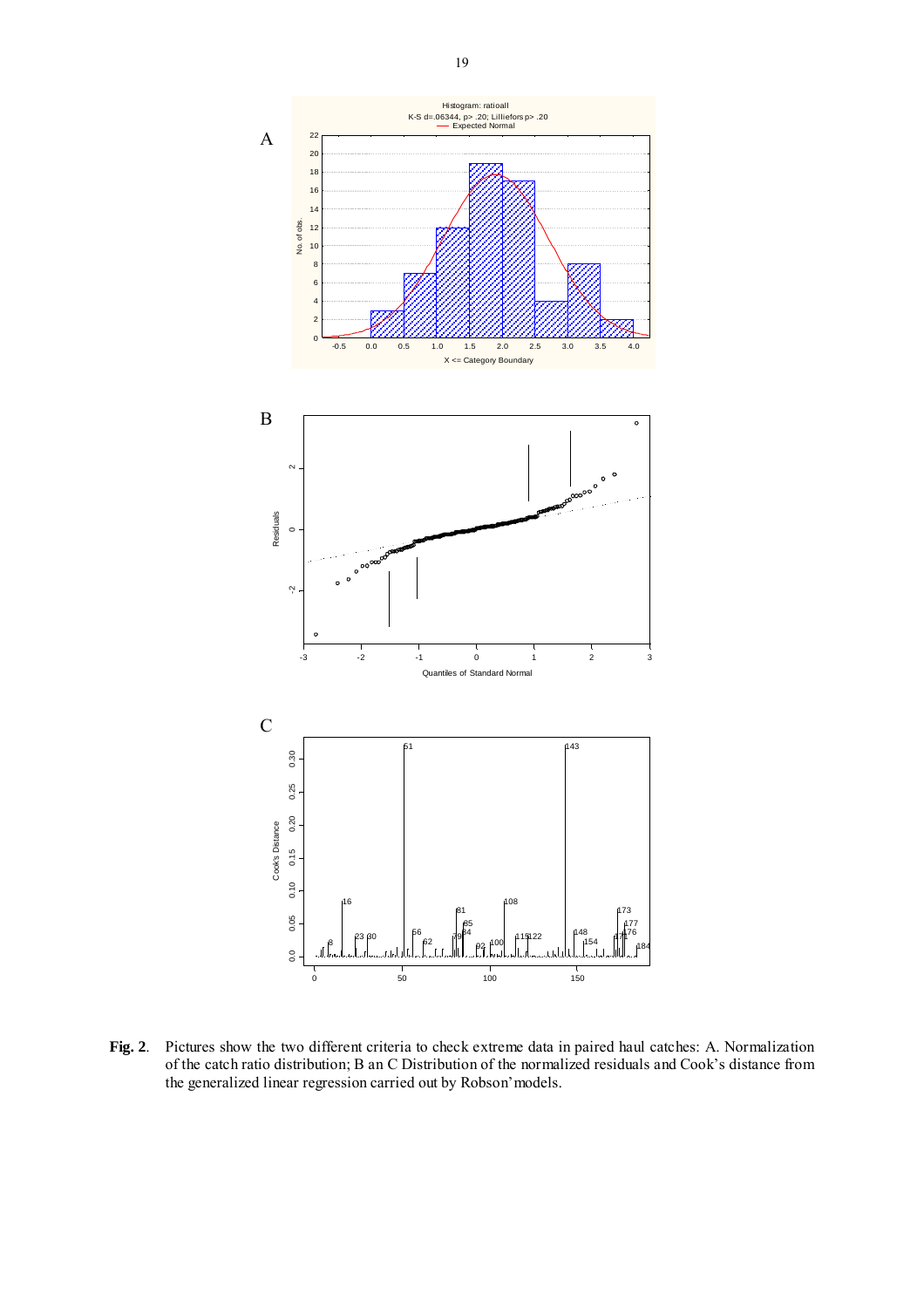



**Fig. 3**. Up- Catch in kg taken in paired tows. Down-Length frequencies taken with the R/V *Cornide de Saavedra* (break line) and R/V *Vizconde de Eza* (bold line). Ratio plot (dotted line) and fifted curve.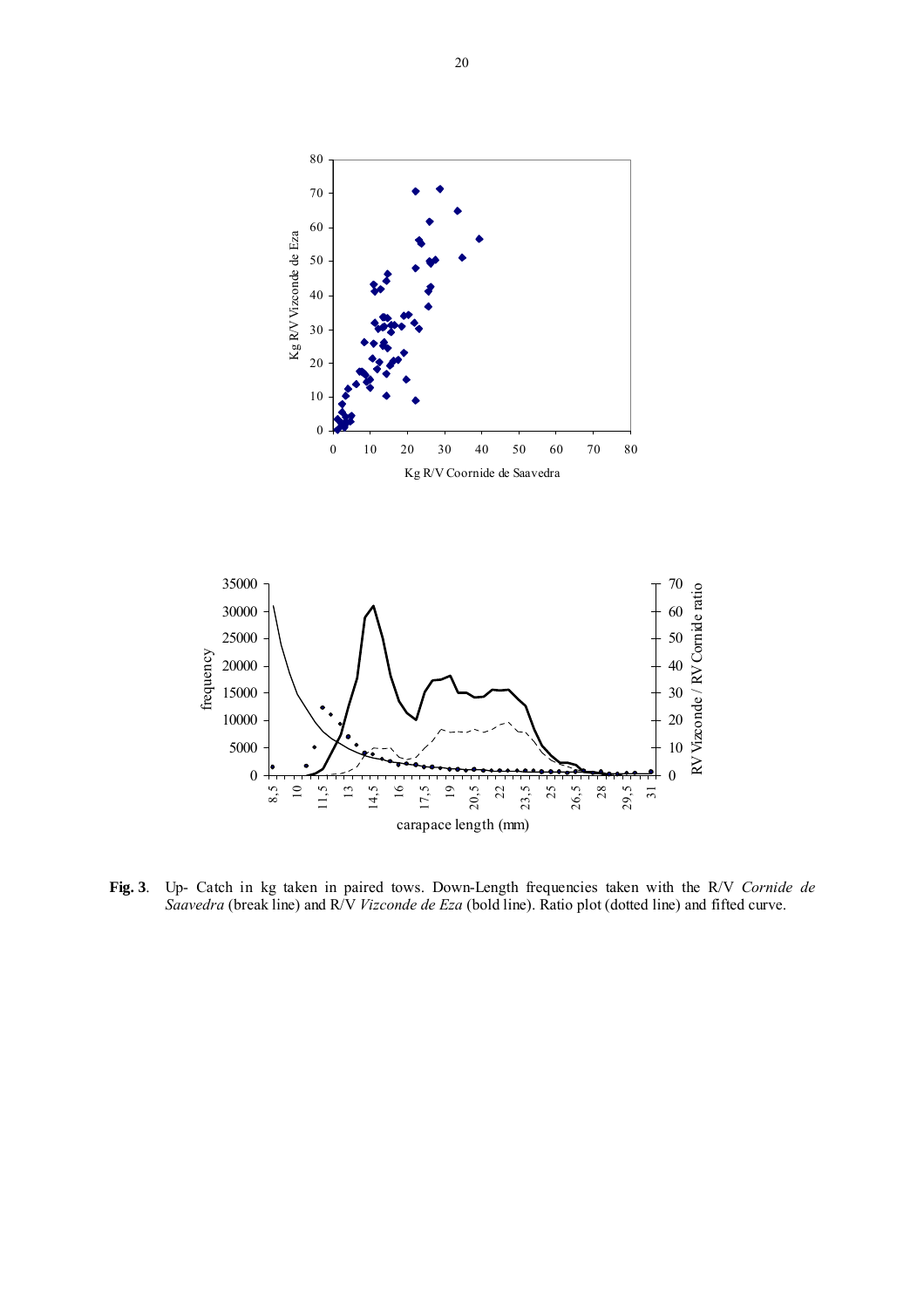

**Fig. 4**. Shrimp catches distribution (kg/tow) on Flemish Cap surveys in summer 2003 and 2004.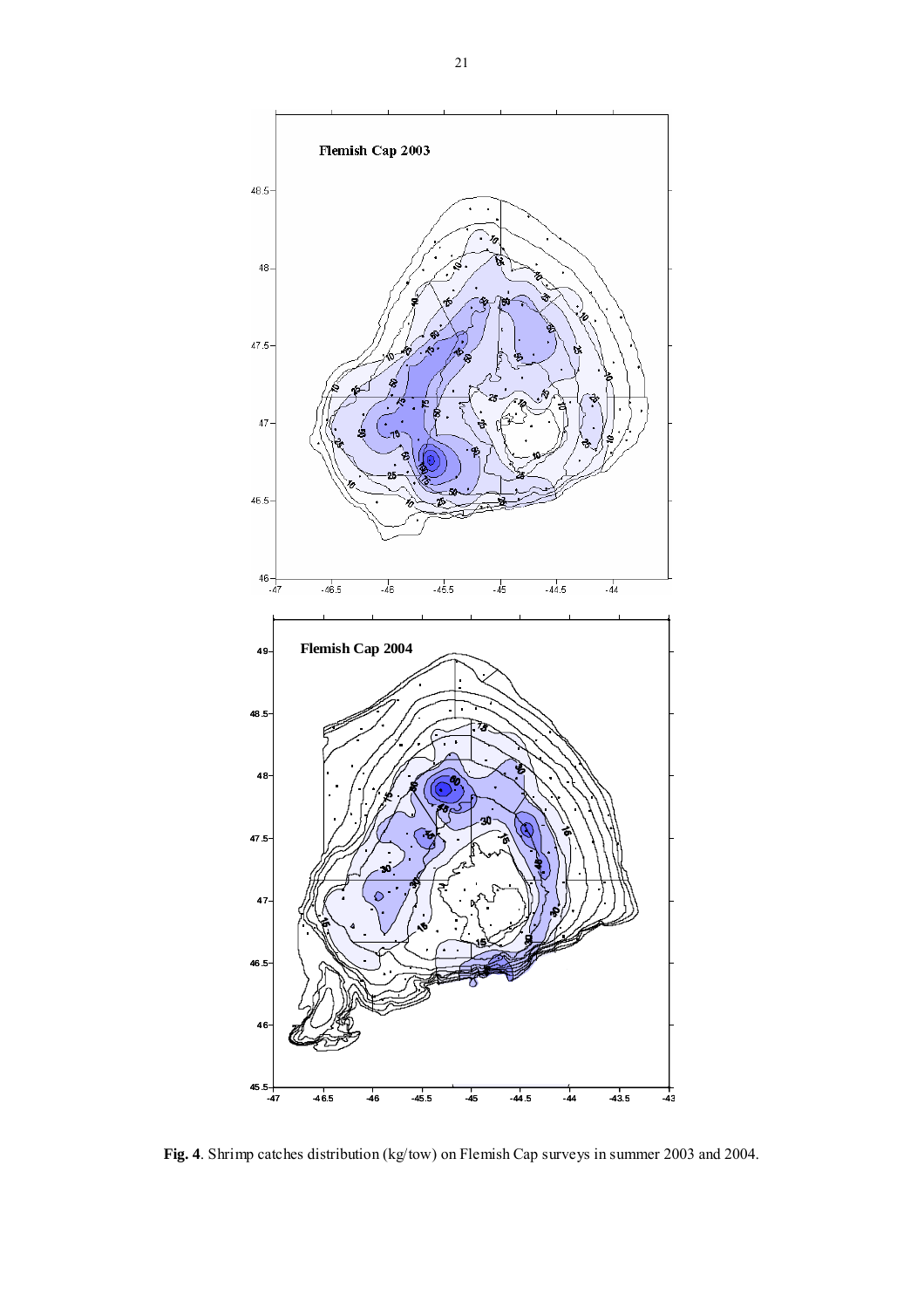

**Fig. 5.** Total biomass and biomass for shrimp bigger than 20 mm CL (adult stock) from Flemish Cap 1988- 2004 surveys (2003 and 2004 data transformed by Warren).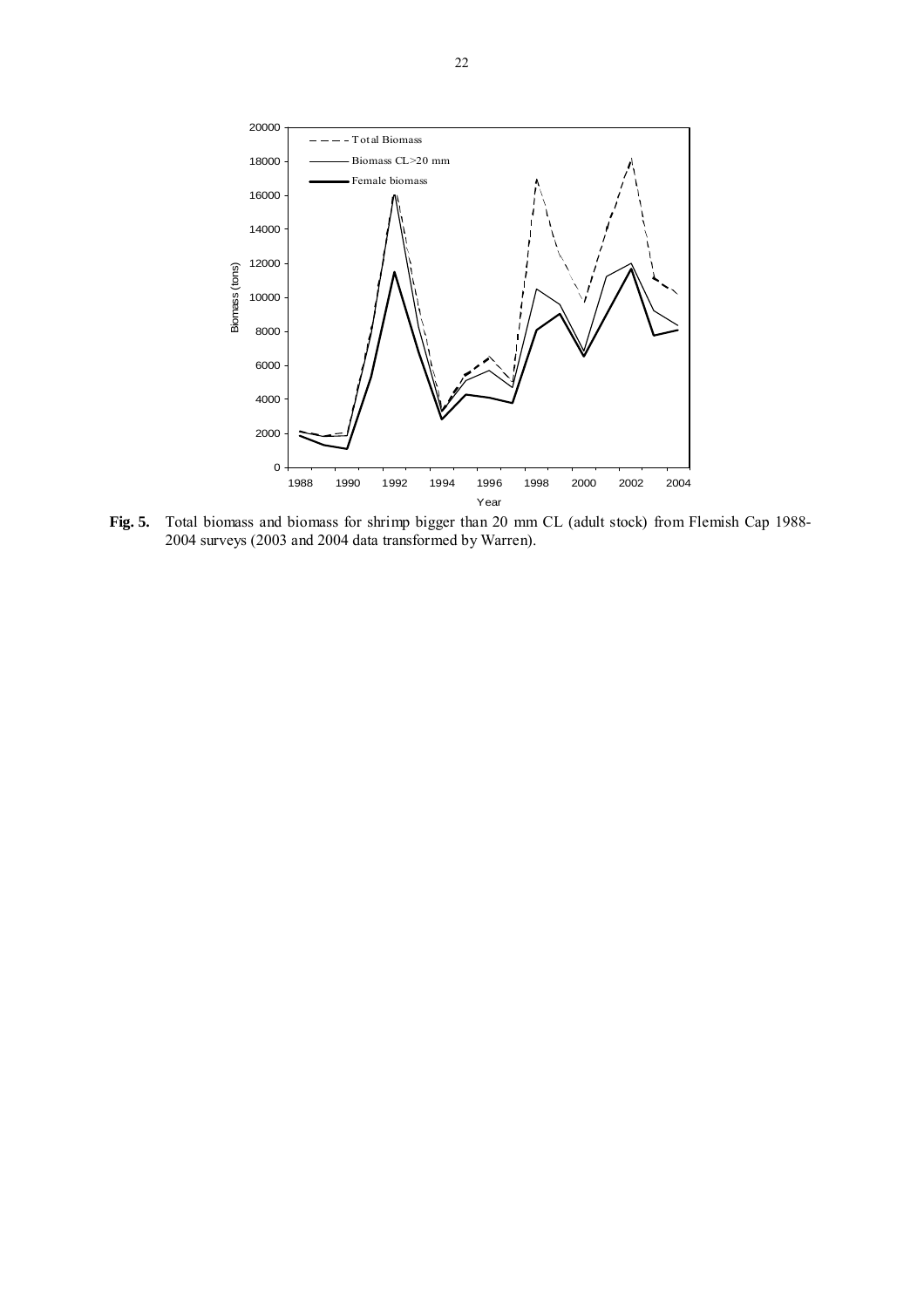

**Fig. 6**. Shrimp size distribution on Flemish Cap 1996-2004 surveys. Y-Axis=Frequency  $(10^6)$ , X-Axis = Carapace Length (mm).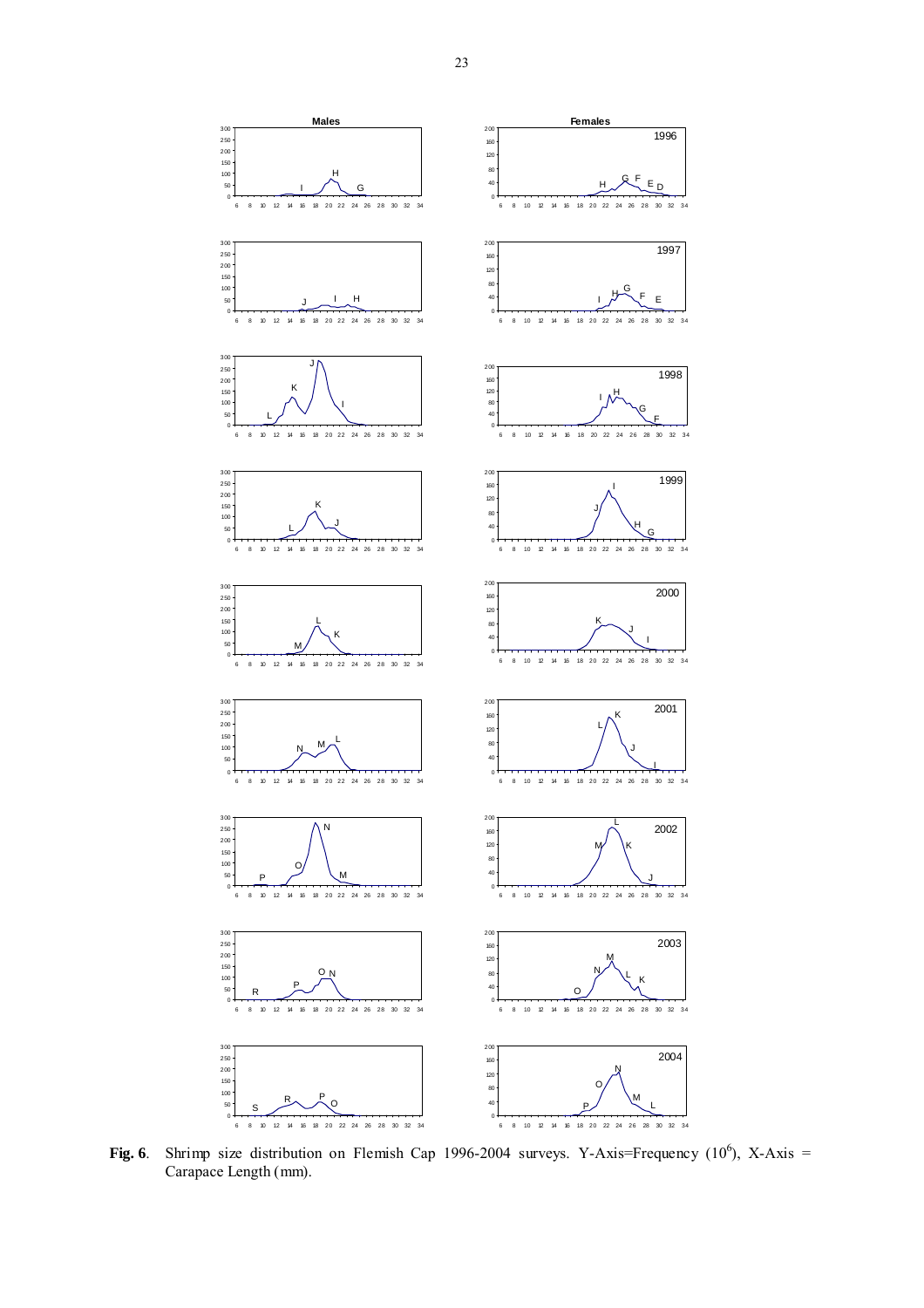





**Fig. 7**. Shrimp length-weight relationships by sex in 2004 on Flemish Cap survey.